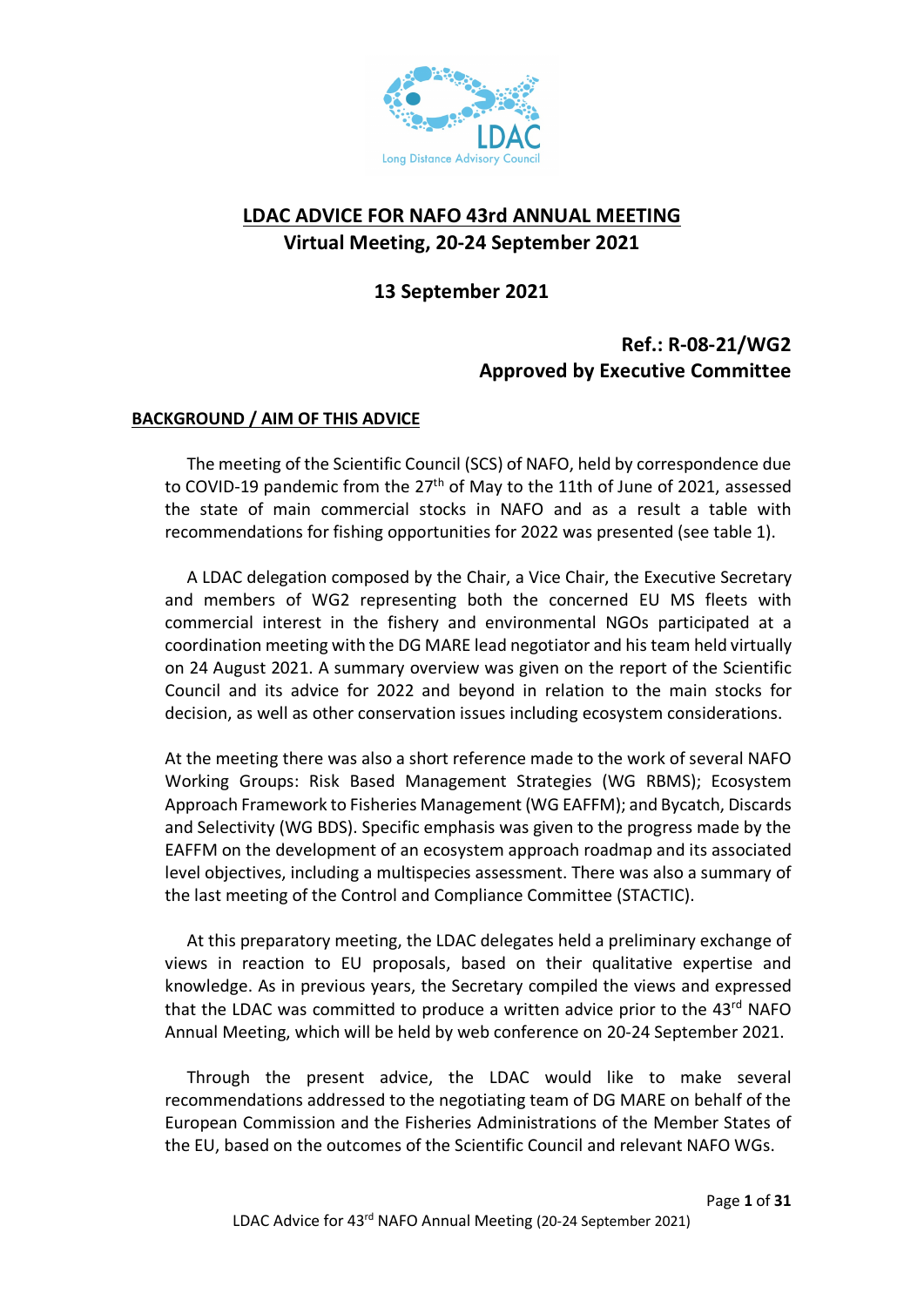

The fishing opportunities for 2022 will be decided at that meeting, together with other management and conservation measures which are of relevance of the commercial fisheries for the LDAC members (both EU fleet and other interest groups incl. NGO) in NAFO RA.

For comparative analysis purposes, below is a summary table containing TACs approved for 2020 and 2021, as well as the level of catch in terms of quota consumption in 2020 – source: data agreed at the Joint Commission-Scientific Council "Catch Estimation Strategy Advisory Group" (CESAG) combining DCR (daily catch reports transmitted by fishing vessels to NAFO), port inspection reports for all stocks and countries and STATLANT 21A for Canada catch within its EEZ. Finally, this table also contains the recommended TAC made by the Scientific Council for 2022.

| Figure 1. Estimated catch for 2020 (CESAG), TACs adopted for 2020 and 2021 and SC |
|-----------------------------------------------------------------------------------|
| recommendations for TAC for 2022 for main commercial stocks of NRA.               |

| <b>Stock</b>                                | <b>Estimated Catch</b><br>2020 (t) | TAC 2020 (t) | TAC 2021 (t) | Recommended<br>TAC for 2022 (t) |
|---------------------------------------------|------------------------------------|--------------|--------------|---------------------------------|
| <b>Greenland Halibut</b><br>(GHT) 2+3JKLMNO | 16 307                             | 16926        | 16 4 98      | 15 8 64                         |
| Cod 3M                                      | 8458                               | 8531         | 1500         | 3 0 0 0                         |
| Cod 3NO                                     | 588                                | ndf          | ndf          | ndf                             |
| American Plaice 3LNO                        | 1 1 7 1                            | ndf          | ndf          | ndf                             |
| American Plaice 3M*                         | 187                                | ndf          | ndf          | ndf                             |
| Witch Flounder 3NO*                         | 655                                | 1 1 7 5      | 1 1 7 5      | ndf                             |
| Redfish 3M                                  | 8520                               | 8590         | 8448         | 10933                           |
| Redfish 3LN*                                | 11 092                             | 18 100       | 18 100       | 18 100                          |
| Redfish 30*                                 | 7 3 0 2                            | 20 000       | 20 000       | 12 000??                        |
| White Hake 3NO                              | 343                                | 1 0 0 0      | 1 0 0 0      | 400                             |
| Capelin 3NO                                 | 1                                  | ndf          | ndf          | ndf                             |
| Thorny Skate / Rays<br>3LNO <sup>*</sup>    | 4321                               | 7000         | 7000         | 3511                            |
| <b>Yellow Tail Flounder</b><br>3LNO         | 14 806                             | 17 000       | 17000        | 22 100                          |
| Squid 3+4 (3LMNO)*                          | 773                                | 34 000       | 34 000       | 34 000                          |
| Alfonsinos 6G*                              | 0                                  | ndf          | ndf          | ndf                             |

*ndf = no directed fishery*

*\* Stocks assessed in previous years.*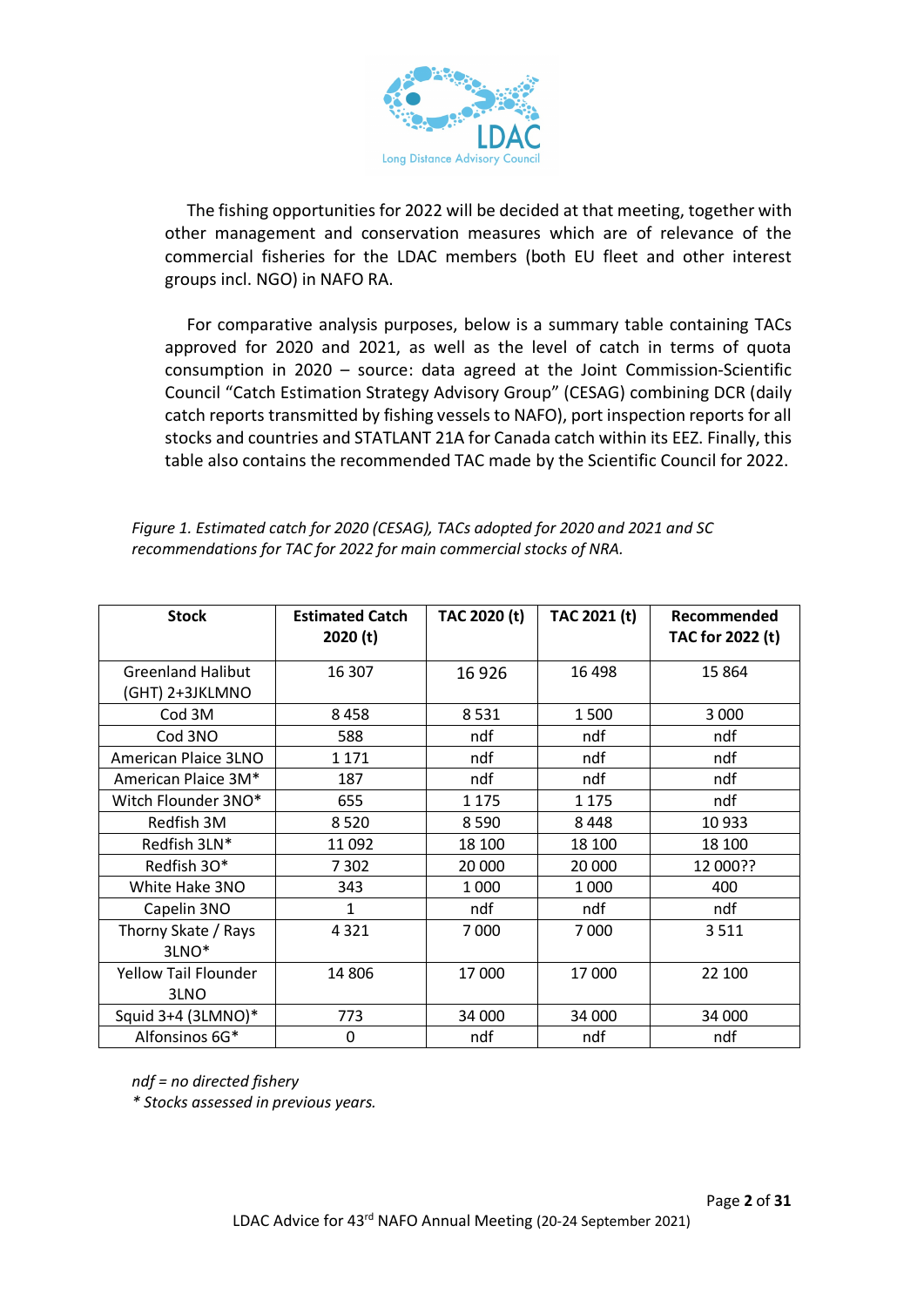

## **REQUESTS FOR ADVICE MADE TO SC BY NAFO COMMISSION FOR 2022**

The LDAC notes that the stocks for which SCS has undertaken full assessments with its respective levels of TACs determined for this year are:

- GHL Sub. 2 y Div. 3KLMNO (TAC 2022 applying the HCR)
- Cod Div. 3M (TAC 2022)
- 
- White hake Div. 3NO (TACs 2022 and 2023)
- American Plaice Div. 3LNO (TACs 2022, 2023 and 2024)
- Capelin Div. 3NO (TACs 2022,……)
- Cod Div. 3NO (TACs 2022, 2023 and 2024)
- Yellow Tail Flounder Div. 3LNO (TACs 2022, 2023 and 2024)

• Redfish Div. 3M (TACs 2022 and 2023)

The following stocks have been assessed in previous years and the recommendations made in line with a review of the available confirm the recommendations made for 2022.

| Redfish Div. 30             | (TACs 2020, 2021 and 2022)  |
|-----------------------------|-----------------------------|
| Redfish Div. 3LN            | (TAC 2022 applying the HCR) |
| American Plaice Div. 3M     | (TACs 2021, 2022 and 2023)  |
| Squid Div. SA 3+4           | (TACs 2020, 2021 and 2022)  |
| Thorny Skate/Rays Div. 3LNO | (TACs 2021 and 2022)        |
| Witch Flounder Div. 3NO     | (TACs 2021 and 2022)        |
| Alfonsinos Div. 6G          | (TACs 2020)                 |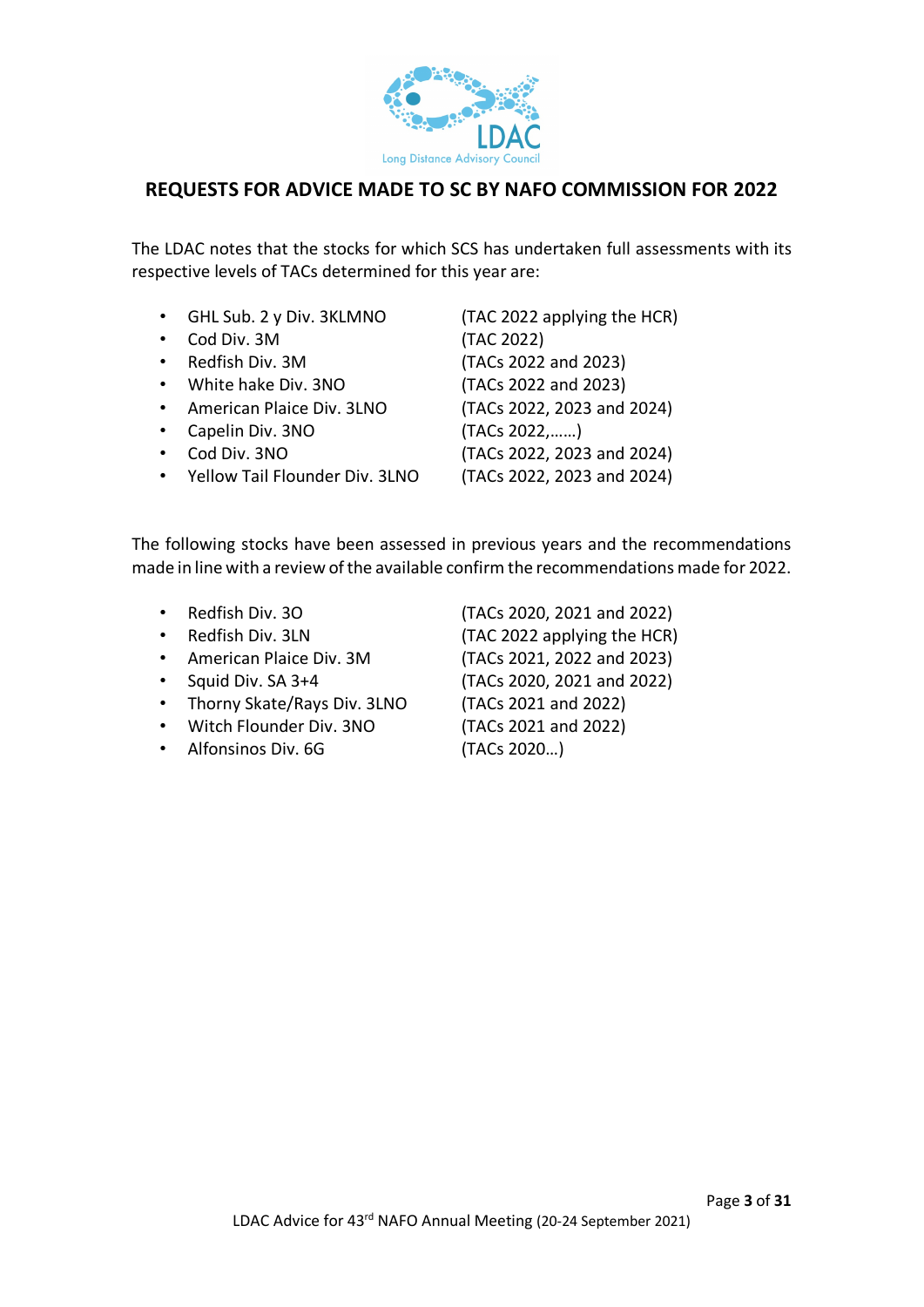

# **SECTION I. FEEDBACK TO SC ADVICE ON TAC AND OTHER MANAGEMENT MEASURES FOR MAIN COMMERCIAL STOCKS OF INTEREST FOR THE LDAC**

## **1. Cod on NAFO Div. 3M (Flemish Cap)**

The LDAC acknowledges the worrying situation of this stock, with scientific advice indicating a substantial decline in SSB due to poor recruitments since the last strong year class in 2011. As in previous years, the LDAC acknowledges that the SC states in its recommendation for 2022 that, for any catch over 3 000 tonnes, the probability of being below Blim in all eight scenarios projected for a period 2022-2025 with different F values (except F = 0 or TAC = 1 500 t) exceeds the NAFO PA guidelines(≤10% of SSB being below Blim and of exceeding Flim). However, the SC also acknowledges that a yield of less than or equal to 5 000 tonnes in 2022 results in a very low probability ( $\leq$ 10%) of SSB being below Blim in 2023 and a very low probability of exceeding Flim.

It must also be noted that, according to SC, the current SSB is estimated to be above Blim (15 408t) although it is declining rapidly and F in 2019 increased to be at levels close to Flim (median 0.196). This increase is partially explained by the TAC increase following a short-term recommendation from SC to catch old fish before it died due to natural causes (in fact, in 2020 F decreased again).

The LDAC reminds that the recommendation of a TAC of 1,000t for 2021 meant in practice and economic terms a dramatic reduction of catches from over 17 000 t to 1 500 t in three years. However, the LDAC notes that there are some early indications that the biomass and recruitments appear to have stabilised in 2021 and hopes the biomass increases in 2022 linked to a combination of low fishing pressure and better environmental conditions. The low TAC and technical (flanking) measures in force, including use of mandatory grid to avoid catch of small individuals and time area closure in the first quarter of the year to protect spawning aggregations and future recruitments, should contribute to that.

In any case, the LDAC restate its view that it strongly rejects any proposal for a moratorium of this fishery, which would render the fishery closed effectively for at least 4-5 years and would have draconian consequences for the socio-economic viability of demersal EU fleets, in particular demersal trawlers from Portugal and Spain. The LDAC reminds that the last moratorium lasted for 15 years and had little consequences in the improvement of the stock. The LDAC reminds that environmental factors are playing a major role in the poor recruitments observed in the last decade in the Flemish Cap.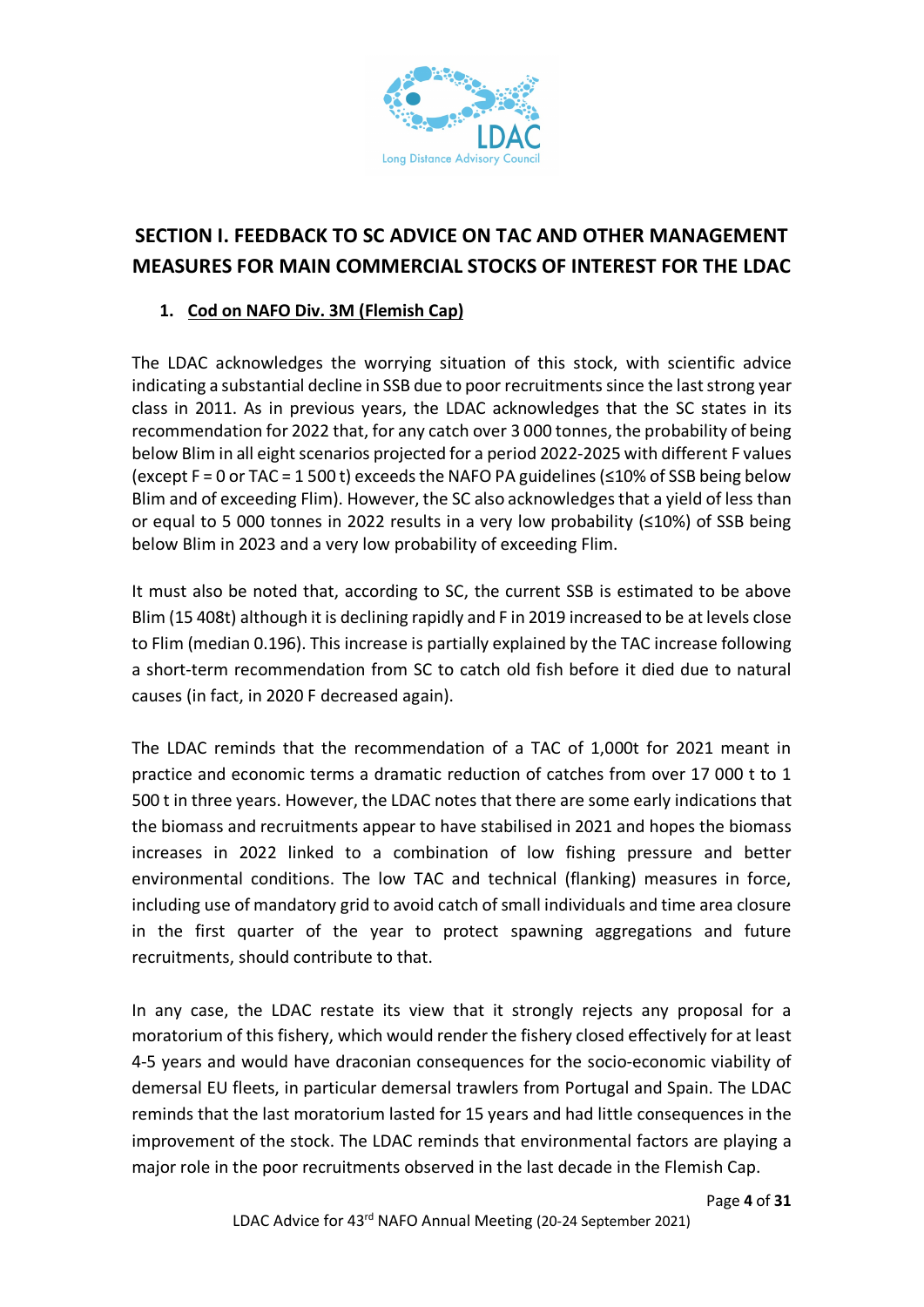

In line with the precautionary approach and to achieve a proper balance between biological, social and economic sustainability, the LDAC would like to reiterate its proposal in adopting a robust medium-long term approach which can take into consideration the Management Strategy Evaluation (MSE) process for this stock to allow to set a correct baseline and flexibility mechanisms in the forthcoming years.

The LDAC also acknowledges the ongoing work of the Ecosystem Based Approach WG on species interactions and ecosystem productivity between cod, shrimp and capelin stocks, and encourages following this work in future years to develop consistent and robust models to inform managers and bring ecosystem considerations into the advice.

In summary, stability in catches must strike a balance with the outlook of HCR under development, within the remit of the scientific advice from SCSS and the PA framework, while if exploitation patterns will not vary substantially and will remain stable to allow the SCS to run tests on projections.

The LDAC is aware of the workload of the SCS, and the number of special requests received by the CPCs. However, given the economic and social importance of this stock for the EU fleet, the LDAC demands that work on this stock is given the highest priority and that resources dedicated to it are intensified.

#### **LDAC Recommendations for Cod NAFO Div. 3M:**

**The SC makes the following recommendation for 2022 in its Advice report:** *Yield of less than or equal to 5 000 tonnes in 2022 results in a very low probability (≤10%) of SSB being below Blim in 2023 and a very low probability of exceeding Flim. However, given the present low level of the SSB and projected decline of total biomass under any fishing scenario, to promote growth in SSB, SC advises catches of no more than 3 000 tonnes in 2022.* 

- **The LDAC wishes to maintain the cod fishery open at the highest possible level of catches in accordance with scientific advice. The LDAC invites the Commission to reflect on the different catch option scenarios described in the SC report and associated risks being below Blim or exceeding Flim and SSB in 2024 being higher than SSB in 2021.**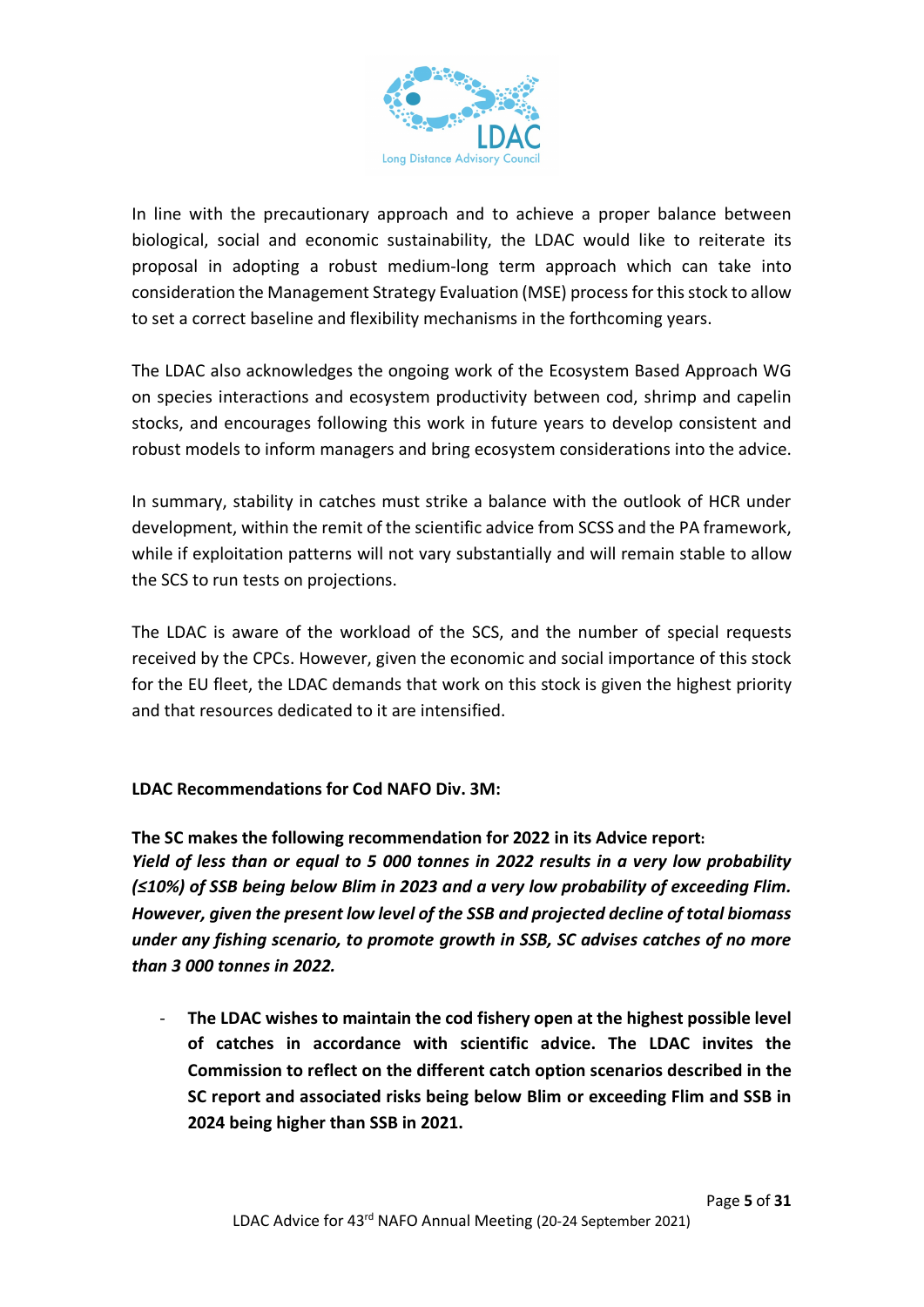

- **Regarding a specific figure for a TAC for 2022, the LDAC members have divergent views in terms of selecting F value from catch option scenarios:**
	- o **The eNGOs support the SC recommendation of catches of no more than 3 000 t, based on future growths in SSB forecasted for the period 2022- 2024, with the objective of rebuilding the biomass of the stock**
	- o **The Spanish cod trawl industry supports a TAC of 5 000 t for 2022 in line with Fbar = 1/2Flim = 0.098.**
	- o **The Portuguese cod trawl industry support a TAC of 7 160 t for 2022 in line with Fbar = ¾ Flim = 0.147.**
- **The LDAC notes the discrepancy between scientific estimations of biomass in their surveys and commercial information from skippers in relation to mean length size and age distribution of the catches.**
- **In view of the recommendation made by the NAFO Scientific Council since 2015, that a scientific protocol should be set in place with a sampling plan to carry out a selectivity trials for both collecting data and testing the effectiveness and impact of the use of sorting grids in the reduction in catches of juvenile and small cod.**
- **The LDAC continues supporting the implementation of the technical (flanking) measures adopted at the Annual Meeting in September 2020 to rebuild the stock and protect spawning aggregations of 3M Cod, namely:** 
	- o **Improving gear selectivity through the mandatory use of the sorting ("Norwegian") grid and analogue devices for all demersal trawlers targeting cod operating in NAFO RA.**
	- o **The time area closure for Subdivision 3M (Flemish Cap) from January to March 2022 to protect spawning aggregations of Cod, with fishing activity on cod allowed from April to December despite the significant impact on the fishing companies operations.**
- **Regarding an impact assessment of the effectiveness of the technical measures, the LDAC agrees with the SC that 2022 is still too early to draw conclusions and analysis as the measure was implemented for first time this year. More years will be needed to make a comparison of the impact in reduction of fishing effort and catch in VMEs, changes in spatial distribution, changes in catch size and age, and studying of by catch in cod fishery and the catch of cod as by-catch for other target fisheries such as redfish.**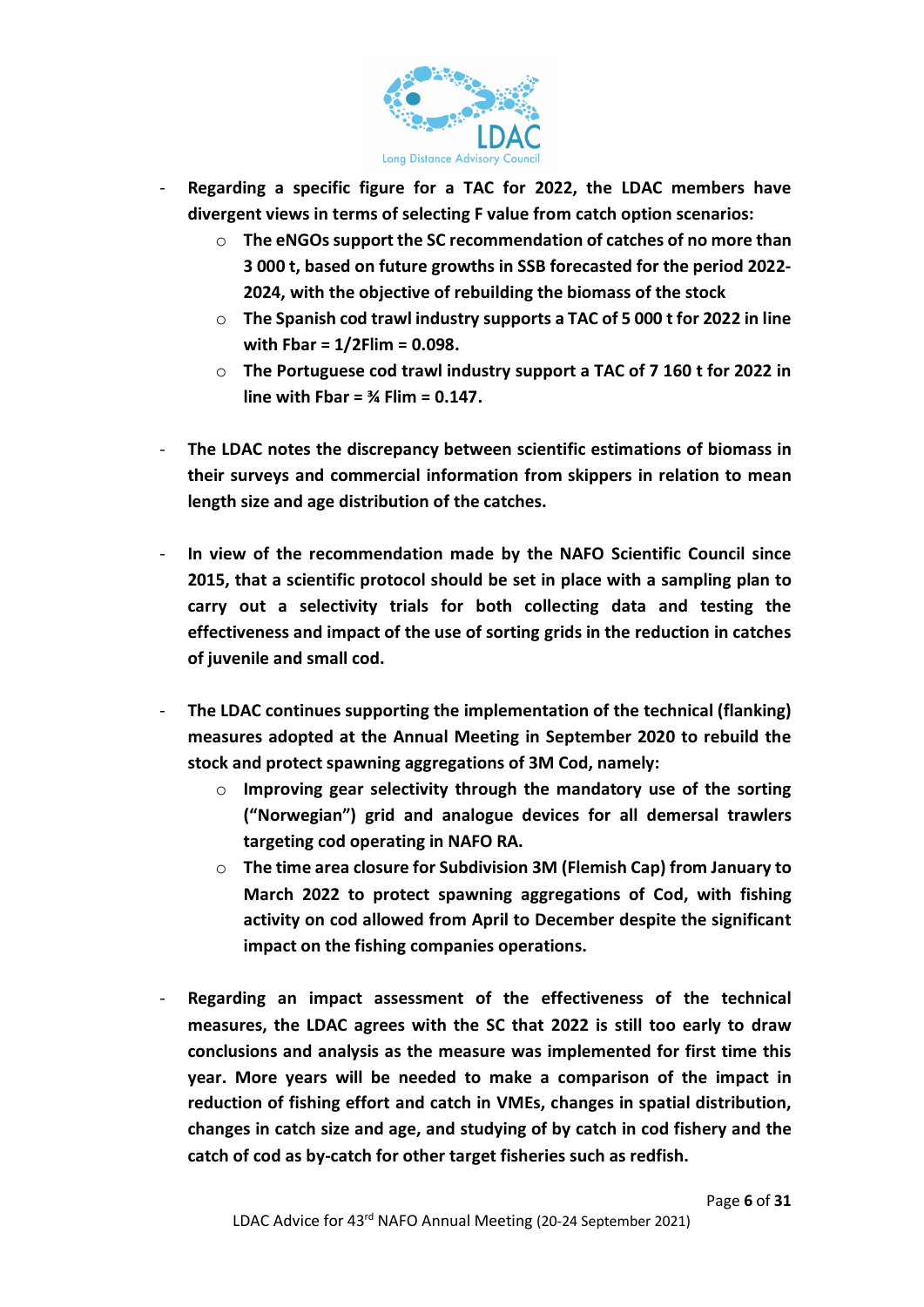

The LDAC notes that the Faroese longline industry has developed their own **science-industry partnership sponsoring a survey. However, the protocol and methodology have neither been planned nor validated by the SC.** 

**Although this is a commendable initiative and is authorized under NAFO CEM (Green Bible rules), the LDAC recommends that a clear research plan, survey protocol and design is agreed beforehand and prepared by the SC to avoid bias and/or methodological inconsistencies and allow to incorporate these results for future stock assessments. This advice is consistent with what the LDAC has asked for by analogy for the Splendid Alfonsinos fisheries in Subdivision 6G.**

## **2. Redfish (RED) 3M**

#### Background:

The catch composition of redfish in this area includes three species from the gender Sebastes: the first two, *Sebastes mentella* and *Sebastes fasciatus,* are known as "*beaked redfish*", and managed as one single stock belonging to the population structure of the Northwest Atlantic redfish. The third species is *Sebastes norvegicus*(=*S. marinus*), which is known as "*golden redfish*" and dealt separately in terms of assessment.

Projections have been mode in the short term (period 2022-2024) under three different scenarios of F, namely Fstatusquo = F2018, F0.1 and Fmax. The SC chose the F0.1 scenario in 2019 for its projections for 2020 and 2021. The SC reiterates this approach this year and advises that catches should not exceed F0.1 given the recent very low productivity of the stock.

#### LDAC remarks:

The LDAC notes that F remains at relatively low levels when compared to the last decades of the last century. The catch has stabilised and all five scenarios considered Same five scenarios as considered in 2019. All scenarios are equal to TAC for 2021, projections shows that SSB will decrease between 22 and 37% and the advice is that catches do not exceed F0.1 given the life of stock and uncertainty of future recruitments.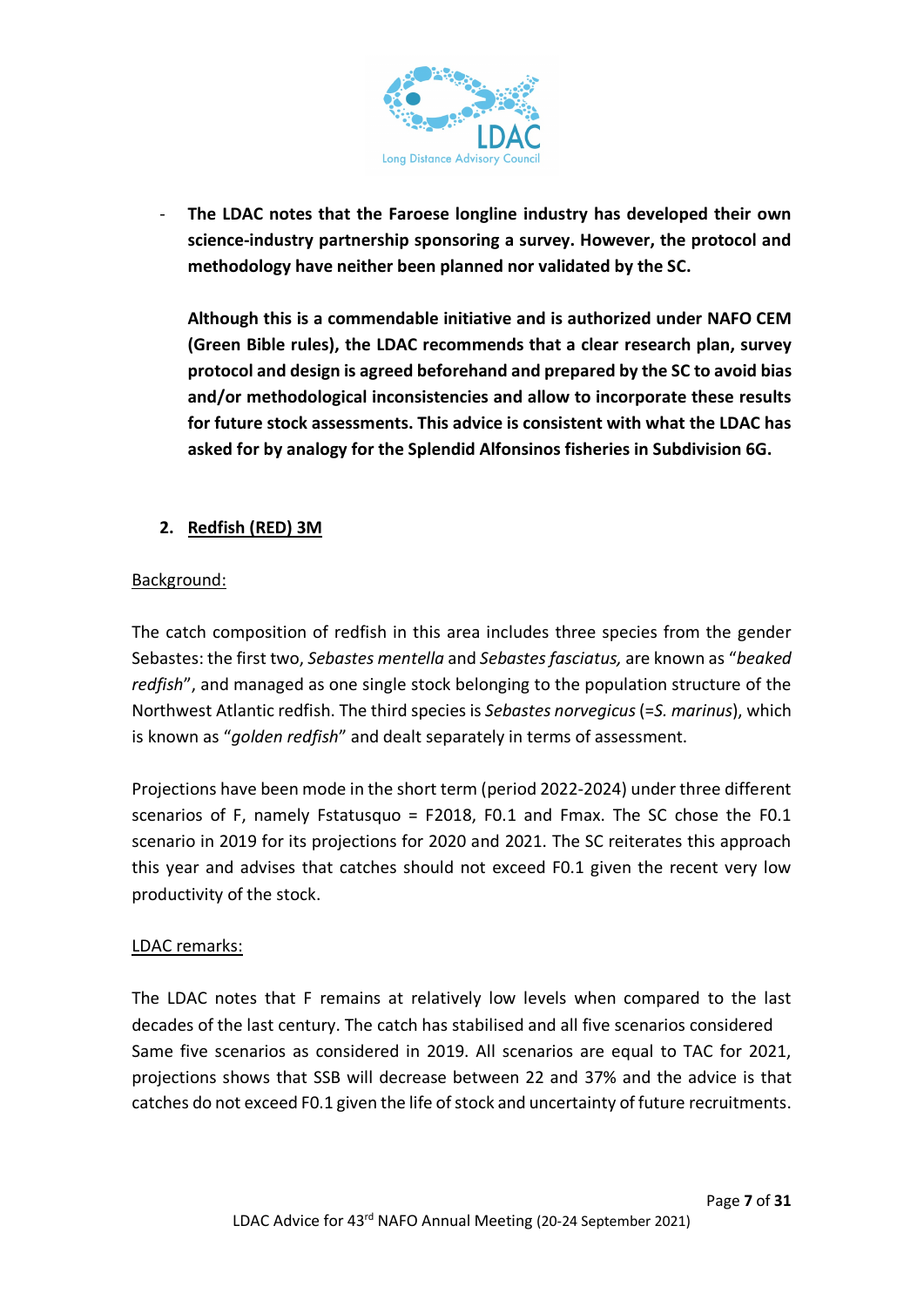

The LDAC also notes that for the Redfish 3LN stock, which is adjacent to 3M and might have potential stock mixing or population overlaps, a proposal for setting the TAC for 2022 to 18,100 t is maintained following the application of the HCR for this stock.

In the spirit of NAFO Convention, there should be promotion and coordination of conservation and management measures that applies to a stock or group of stocks found both within the Regulatory Area and within an area under national jurisdiction of a coastal State, when considering the ecosystem approach to fisheries.

#### **Recommendation for Redfish 3M:**

- **The LDAC notes that catch levels from EU fleet have remained stable and the TAC has been fully utilized.**
- **Considering some concerns on recent low recruitments affecting decreased levels of biomass in the last 5-year period, the SC advises that catches do not exceed F0.1 level, given the life history of the stock. This corresponds to a TAC of 10 933t in 2022 and 11 171 t in 2023. This means an increase from the current biannual period (2020 and 2021) which is fixed around 8500t.**
- **The LDAC supports the recommendations and observes that this biannual TAC provides stability to this fishery**.

## **3. White hake (WHK) 3NO**

The management unit for this species for which advice is requested by NAFO is Division 3NO and Subdivision 3Ps (as it is part of a wider stock). This stock is considered data poor and relatively unknown with great uncertainty, relying on a qualitative trend-based assessment drawn from scientific surveys and catch indexes. The biomass for this stock fluctuates and it is variable at low levels and there have been no good recruitments since 1999-2000 when there was a peak observed. The fishing mortality remains low.

Given the absence of strong recruitment, the SC recommends for 2021-2022 that catches of white hake in 3NO should not increase, stating that average annual catches of the most recent five years were around 400 tonnes.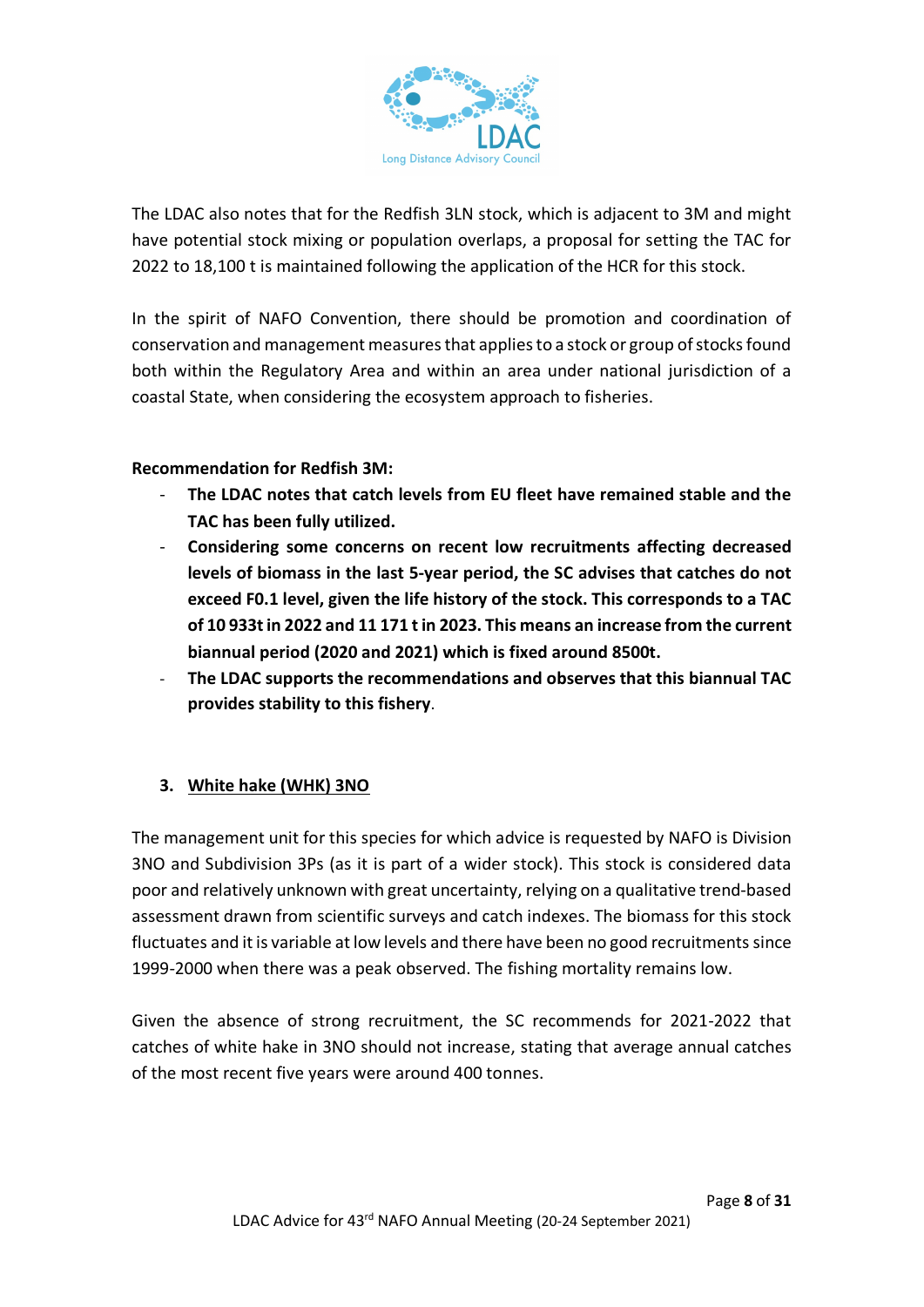

#### LDAC remarks

This stock has low levels of catch that are the result of a by-catch from other fisheries such as redfish and rays. The LDAC supports the SC proposal of not increasing catches of white hake. However, it does not agree with the wording of its recommendation as it might imply aligning the TAC (1000t) with the level of catches reported (400t). This would have implications in the allocation keys meaning a reduction de facto for the EU fleets.

#### **LDAC Recommendations for White Hake 3NO**

- **The LDAC would advice to keep the TAC in 1000t as in previous years as the level of catches has been stable and not increased (with the possibility of revising this should real catches increase in future years).**
- **Given the absence of new scientific information and the low recruitment indexes observed, the LDAC acknowledges and supports the recommendation from SCS to do not increase catches above the current level (around 400 t).**
- **The LDAC thinks that the SCS recommendation is consistent with maintaining the current TAC set for 2020 and 2021 in 1,000 tonnes as the average level of catches is stable around 400 t, allowing with this formula to couple it with the complexities of quota allocation keys for TAC of different species between CPs. The LDAC accepts the possibility of revising this should real catches increase in future years.**
- **The LDAC notes that white hake is a non-targeted fishery but mostly a by-catch fishery. It also highlights that this species appearance is variable and seasonal, depending on spawning aggregations. Therefore, it stresses the importance of setting in place an adaptive mechanism that allows to manage accidental catches due to these "booms".**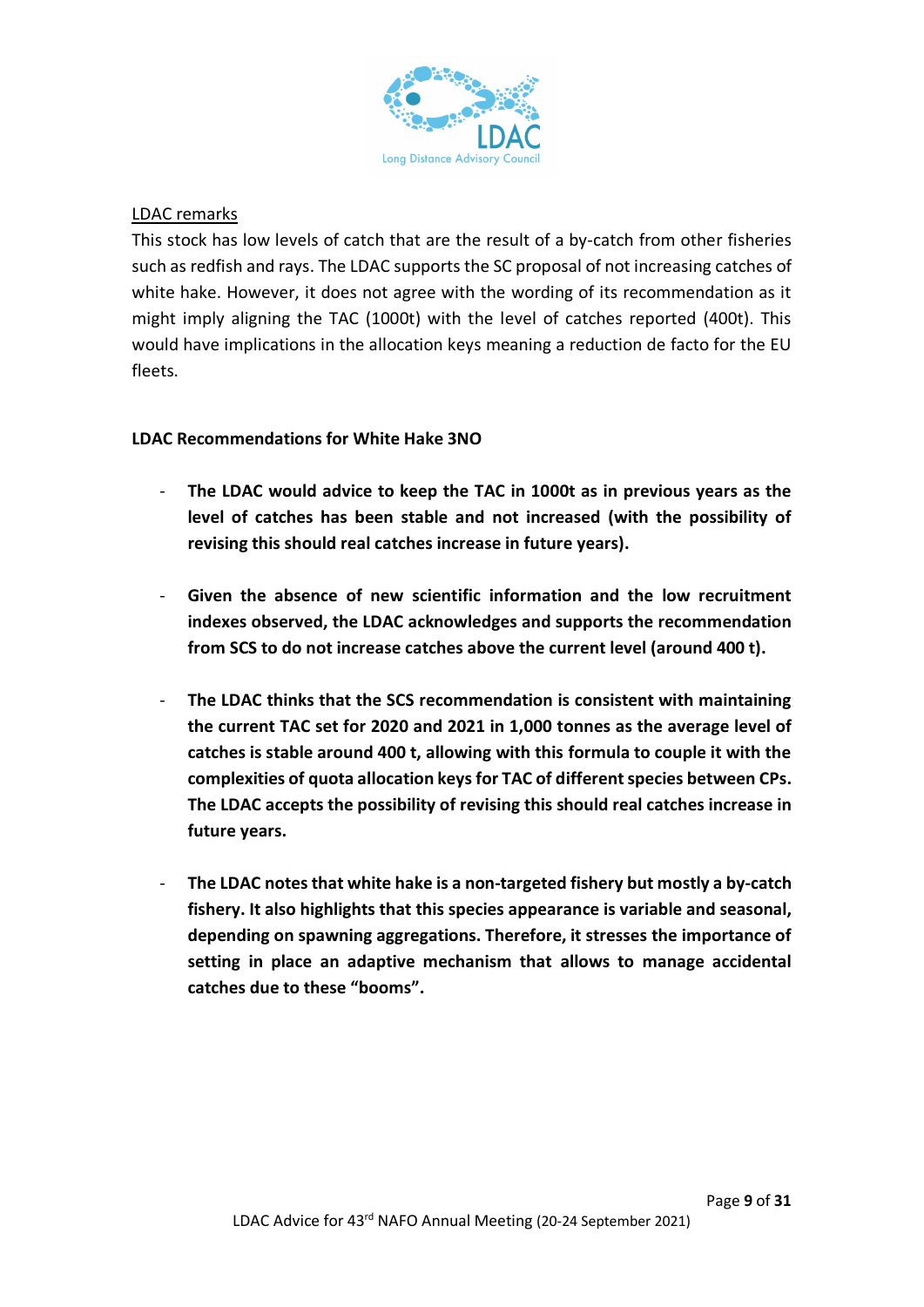

## **4. American Plaice in Divisions 3LNO**

The LDAC notes that there has been a change of assessment model this year and SC recommends no targeted fishery. This one of the biggest bycatch fisheries occurring in the groundfish fisheries with the highest frequency of catches observed at less than 200 meters associated with yellowtail flounder 3LNO, thorny skate 3LNO and cod 3M.

## **LDAC Recommendations for American Plaice in 3LNO**

The LDAC supports the recommendation of the SC for this stock as "non*directed fishery***" (ndf) allowing sporadic and documented by-catch of this stock under moratoria.**

## **5. Cod in Divs. 3NO**

A TAC zero has been established for this stock. Due to the very low recruitments and poor state of the stock in terms of biomass, the SC recommends a non-directed fishery for the period 2022-2024.

#### **LDAC Recommendations for Cod in Divs. 3NO**

- The LDAC notes that the level of catch for this stock is very low and F well below **the Flim.**
- **The industry of the LDAC opposes in principle to the idea of a non-directed fishery and setting a moratorium for this stock, as it is linked in terms of stock distribution to the area where Canada has a TAC in place within their EEZ (namely Div. 3L).**

#### **6. Yellowtail Flounder 3LNO**

#### Background

In 2017, STACFIS recommended further investigation of the stock production model formulation used to assess this stock and/or alternate models that would be more responsive to the indices for the next full assessment of this stock.

As a result, this stock was assessed by a Bayesian surplus production model for first time. This model reflects more accurately the data collected in the surveys. The stock size has steadily increased since 1994, in particular between the period 1994-2000, and has remained at stable levels up to now, being at present 1.5 times Bmsy.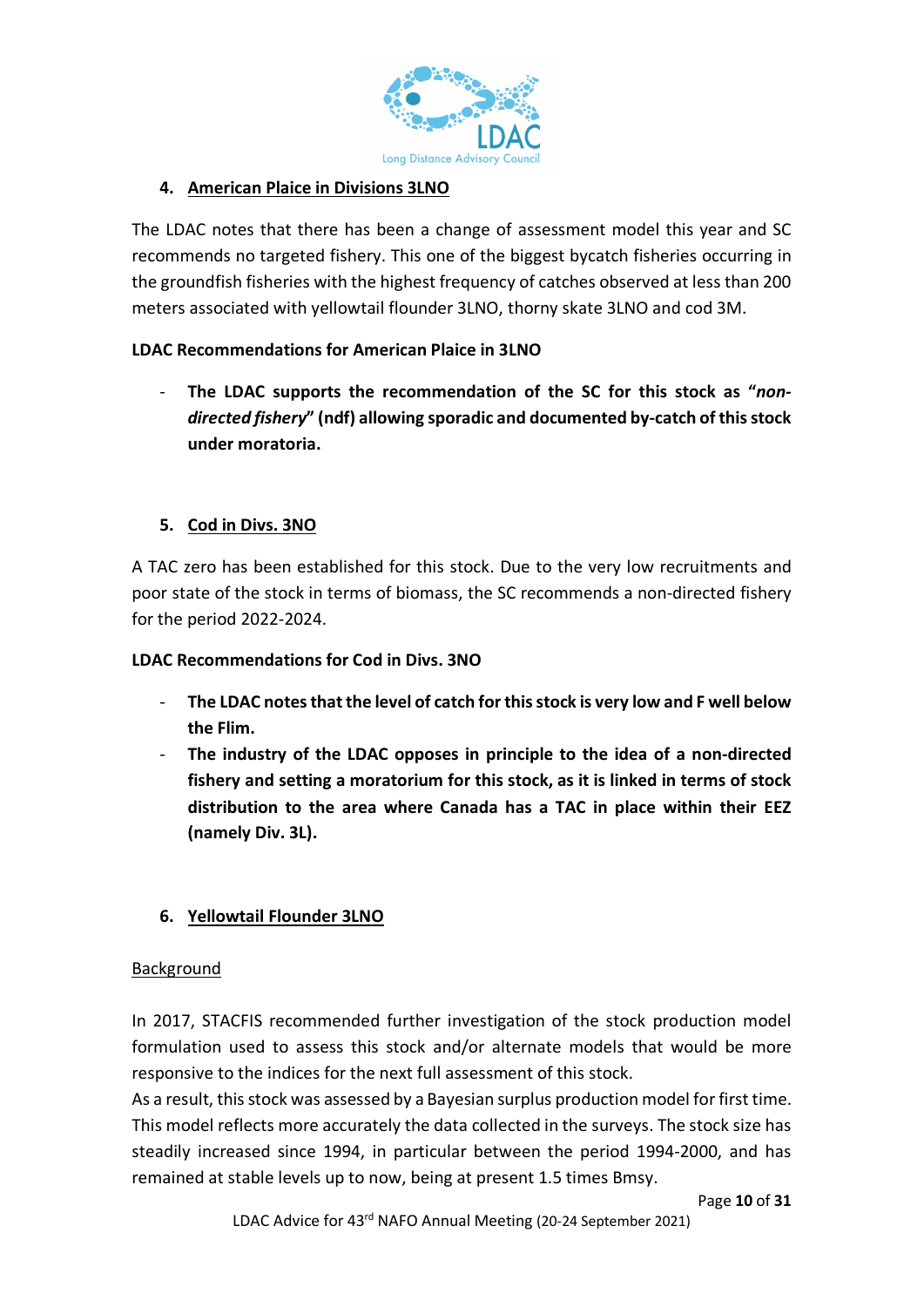

There is also a very low fishing mortality at different scenarios up to 85% Fmsy, corresponding to catches of 22 100t, 20 800 t and 19 900 t in years 2019, 2020 and 2021, respectively. This results in a risk below 30% of exceeding Flim and a probability higher to 80% of maintaining the stock above Bmsy. There is a very low (<1%) risk of the stock being below Bmsy or F being above Fmsy. Recent R appears to be higher than the average.

## LDAC remarks:

The LDAC notes that the EU has not a direct commercial interest on this fishery as it has no quota allocated as target species but as by-catch in other fisheries. Catches during the last 10 years have remained stable and well below the TAC, at a level of around 10 000t per year, mainly due to the low activity of Canada, that according with the actual distribution key owns a 97.5% of the TAC and catch only less than 50% of its quota. St. Pierre et Miquelon has a 2% of the TAC and covers all its quota with a chartered vessel, while the 0.5% of the remaining quotas are covered by Russia, declaring a small quantity.

The LDAC also notes that this stock occurs in Divisions 3LNO, mainly concentrated on the southern Grand Bank so management decisions on this stock should also take into consideration impacts on other fisheries. For example, an increased catch of yellowtail flounder may increase as well the by-catch of Div. 3NO cod and 3LNO American plaice.

#### **LDAC Recommendation for Yellowtail Flounder 3LNO**

**Considering that:** 

- **The SSB is at biologically safe levels, estimated to be well above Blim and 1.4 times higher than Bmsy; and F is estimated to be well below Flim and close to Fmsy;**
- **The stock is in the safe zone as defined in the NAFO Precautionary Approach Framework.**
- **This seems to be more a political and commercial issue (linked to higher quota shares for Canada) than a biological one;**

**The LDAC supports the recommendation of the NAFO Scientific Council advising that fishing mortality up to 85% Fmsy for the next 3 years, corresponding to catches of 22 100 t in 2022, 20 800 t in 2023, and 19 900 in 2024 respectively, have risk of no more than 30% of exceeding Flim and are projected to maintain the stock above Bmsy.**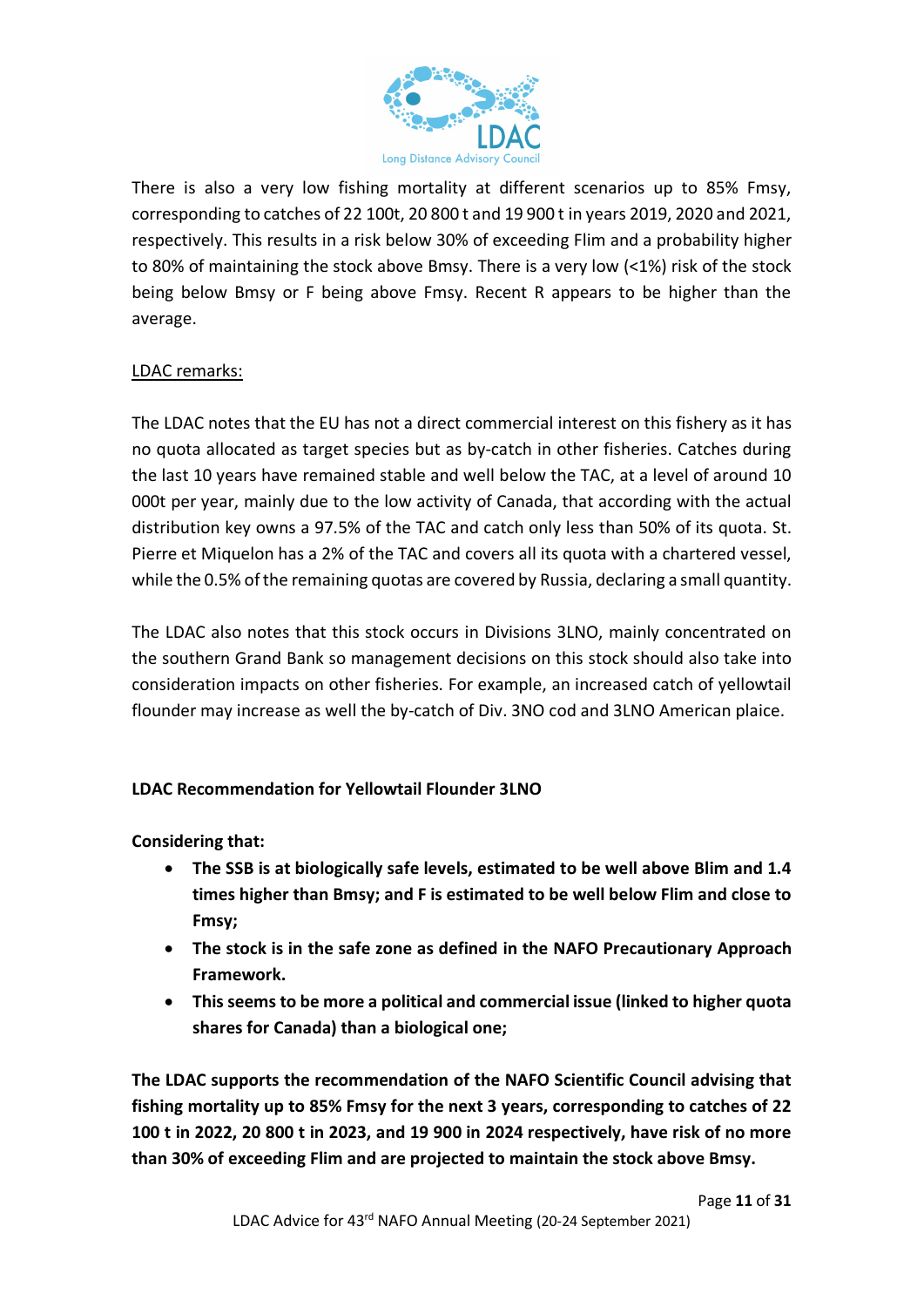

## **7. Shrimp 3M**

#### EU past and present catch effort

The LDAC expresses its gratitude for EC key-role in reopening the fishery in 2020. The EU is by far the largest stakeholder among the NAFO CPs, both in terms of the current fishing-day allocation share and historical catches from this stock. Within the EU, Estonia is the largest fishing nation of 3M shrimp followed by Latvia and Lithuania. The stock has also been harvested, to a lesser extent, by Denmark, Poland, Spain, and Portugal.

A Lithuanian trawler was fishing in October in 2020 for one trip. This year (2021) both Lithuanian and Danish trawlers have been fishing. Due to insufficient export documentation available from Canadian veterinary authorities EU vessel have not been able to discharge it's catches in Canada, causing a *de facto* landing ban for the EU fleet. This has negatively affected the EU effort since reopening of the fishery.

## Lack of scientific methodology in recommendation for total allowable catch

The recommended total catch for the stock was provided by NAFO's Scientific Council in 2019 for the two following years was an annual total of 5 448 tonnes. It should be noted that the ground for this recommendation is questionable as no analytical assessment has been carried out. In other words, NAFO's SC has not defined the proportion of fishable biomass to be caught (MSY missing), accordingly  $F_{MAX}$  does not exist. The recommendation for 5 448 t corresponding to the landed catches in 2009 when low shrimp prices, high fuel price, and poor biological state of the stock resulted in low fishing effort. The LDAC does not understand the reasoning for landed catches in 2009 being used as a benchmark for recommended catches in 2020-2021.

Furthermore, the LDAC would like to stress the importance of further development and improvement of the scientific tools applied (and financing of same) and emphasise the necessity of an analytical assessment for this stock.

In the meantime, LDAC suggests simpler scientifically based proxy methodology where fishing mortality is set as a similar proportion of the fishable biomass in nearby waters (such as for 3L in the past or W-Greenland waters today), and CPUE in 2021 is compared with past figures and corresponding total catches at that time. Historically (1993-2007) the recommended, and/or actual, catches for this stock were from a low 24 000 tonnes, up to a high 67 000 tonnes.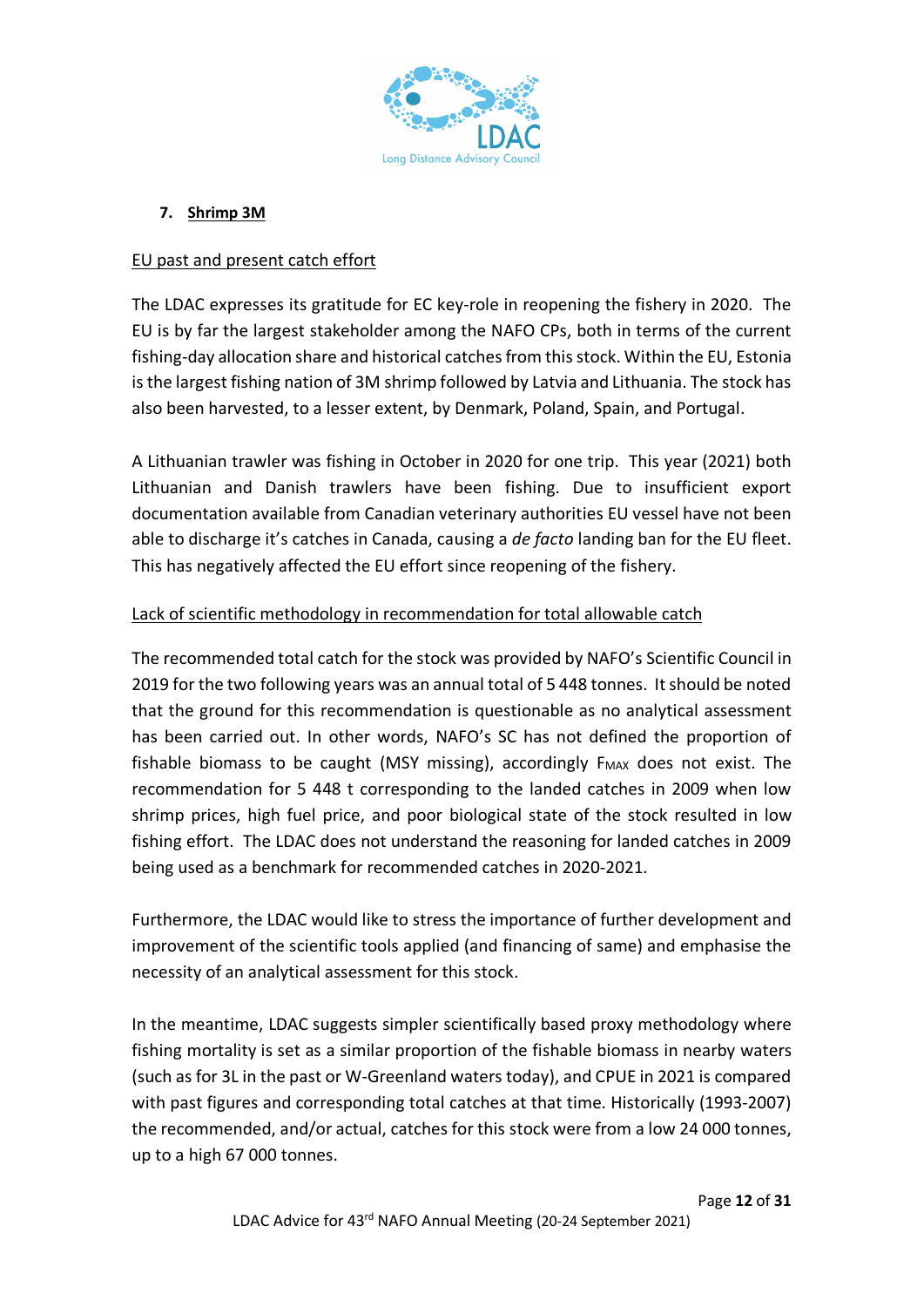

#### Management regime change

The LDAC recognizes the ongoing attempt to change management regime of the stock over to TAC and supports EC proposals resulting in about 40% EU share. Agreeing a new management regime, and a new split of the fishing possibilities, at multi-international venue such as NAFO is complex. From a tactical point of view, it should be noted that TAC regime in NAFO 3M is of main concern to Canada.

Canada applies a quota system in domestic waters which partly overlaps with NAFO (3LNO shrimp). Therefore, Canada is strongly against maintaining a day effort system in zone 3M, while a TAC based regime applies to zone 3LNO. Canada has an autogenous motivation towards TAC regime for 3M shrimp. The LDAC ask EC to keep this in mind during the negotiation and suggest not to apply self-imposed deadline; but rather to maintain the prime focus on quota share, not on when a new management regime is implemented. The LDAC would like to emphasise the importance of securing reasonable quota share for its citizens and stress that no deal is better than a bad one.

#### Proposal on annual allocation mechanism

There is another important factor at play concerning EU's share in future fishing. The NAFO 3M shrimp fishing possibilities are divided between a total of 12 NAFO Contracting Parties. Some CP have barely ever fished for shrimp in NAFO. Other were quite active before the millennium but represent minor activity during this century. Because of how widespread the fishing possibilities are, it is impossible for all parties to fully utilize the fishing rights at their disposal within the same year. Hence, we have stock with inbuilt under-utilization of allocated possibilities, regardless of TAC or fishing day-based regime.

Therefore, LDAC suggests a reallocation mechanism between NAFO Contracting Parties involving unused 3M NAFO shrimp fishing possibilities from those not fishing, to those that have been active within the year. The aim of NAFO is to keep fishing effort within scientific limits, but at the same time fisheries management bodies need to consider socioeconomic aspects where sufficient quota utilization rate is essential. The reallocation mechanism becomes of greater importance in case of TAC regime, but in the example below we stick to the current fishing days for illustrative purpose only.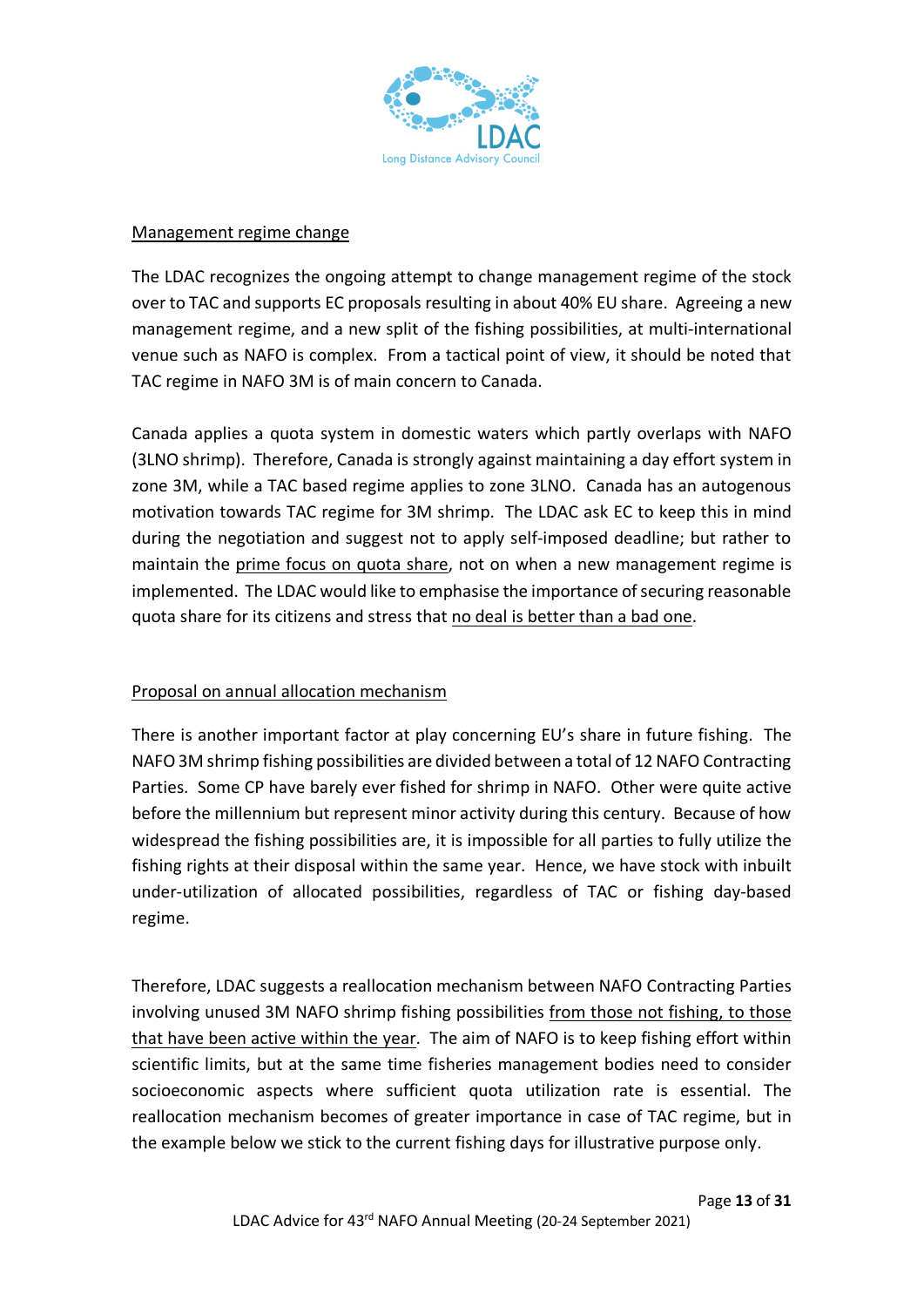

#### **LDAC Recommendation for Shrimp 3M**

- **The LDAC would like to ask the EC to examine the scientific background of any advice presented by NAFO SC and evaluate how founded it is.**
- **Self-imposed deadline in connection to regime change should be avoided. No deal is better than a bad deal.**
- **The LDAC urges EC to propose reallocation mechanism within a year and offers collaboration in developing a formal proposal on same. The suggested draft proposal reads as follows:**

*If a NAFO Contracting Party has not started to utilize its fishing possibilities for 3M shrimp as of 30 September each year, 75% of its rights shall be redistributed to Contracting Parties fishing during the months of August and September. The redistribution to CPs fishing, shall be proportional and based on their existing allocation split. The above reallocation is without prejudice to the existing allocation key and will not create any catch history. Example: EU, DFG, and Norway are fishing in August and/or September. Russia (525 days), USA (25 days), Korea (25 days), and Japan (25 days) have not fished any of its total of 600 fishing days during the year. As EU holds 823 fishing days, DFG 531, and Norway 496 (total of 1850) the reallocation of 450 days (i.e., 600 x 75%) between the three parties will be the following: 200 days to the EU, 129 to DFG, and 121 to Norway. Those 450 fishing days EU, DFG, and Norway have received via annual reallocation can be harvested during the last quarter of the year.*

#### **8. Shrimp 3LNO**

The main CP here is Canada, with around 87% of the TAC. The LDAC thinks that the shrimp stocks in 3LN and 3M should be treated in the same manner with regards to applied fishing mortality percentage. The LDAC finds it reasonable to show extra precautions regarding lifting the current moratorium. EC should be prepared for Canadian pressure to reopen this fishery and consider its counter strategy in respect to own aims for NAFO shrimp in general.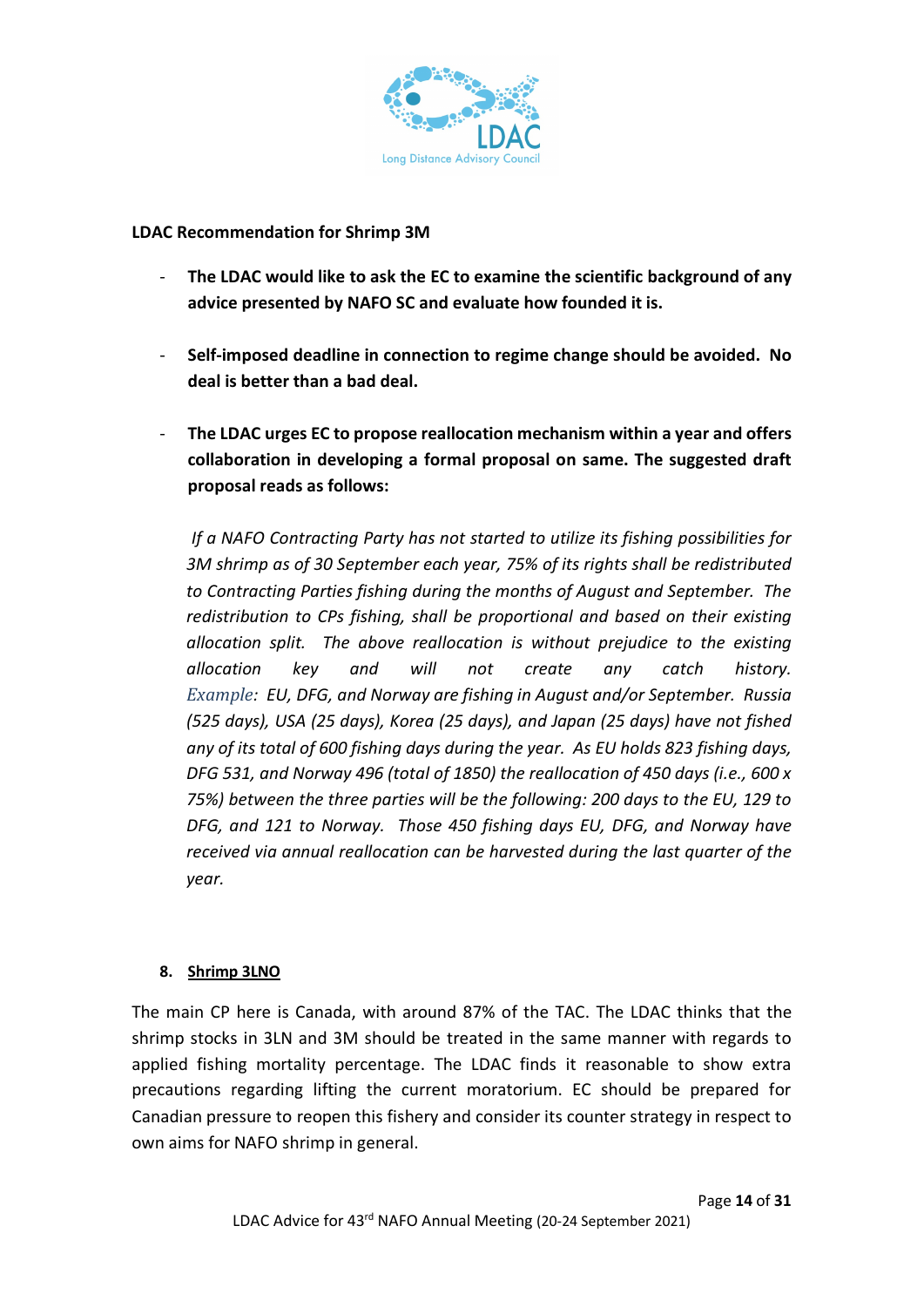

It should be noted that Canada did never apply a moratorium for this shrimp stock, the moratorium applied only for everyone else. The entire shrimp population found in waters of the east coast of Canada belong to the same stock and the only area closed for fishing is the one in the south referred to by Canadians as SFA7 (NAFO 3LNO). Furthermore, Canada has also allowed small domestic vessels to continue fishing in zone SFA7.

EC should seriously consider supporting DFG claim for increased TAC share of the 3LNO shrimp stock. DFG arguments are valid, and EU has similar ones.

#### **Recommendation for Shrimp 3LNO**

- **The LDAC encourages EC to use any attempts and pressure from Canada to have this fishery reopened as bargaining chip towards less hostile Canadian demands aimed against EU citizens.**
- **Any discussion on reopening provides EC a golden opportunity to revisit the unfair quota sharing arrangement of this stock, with 87% held by Canada.**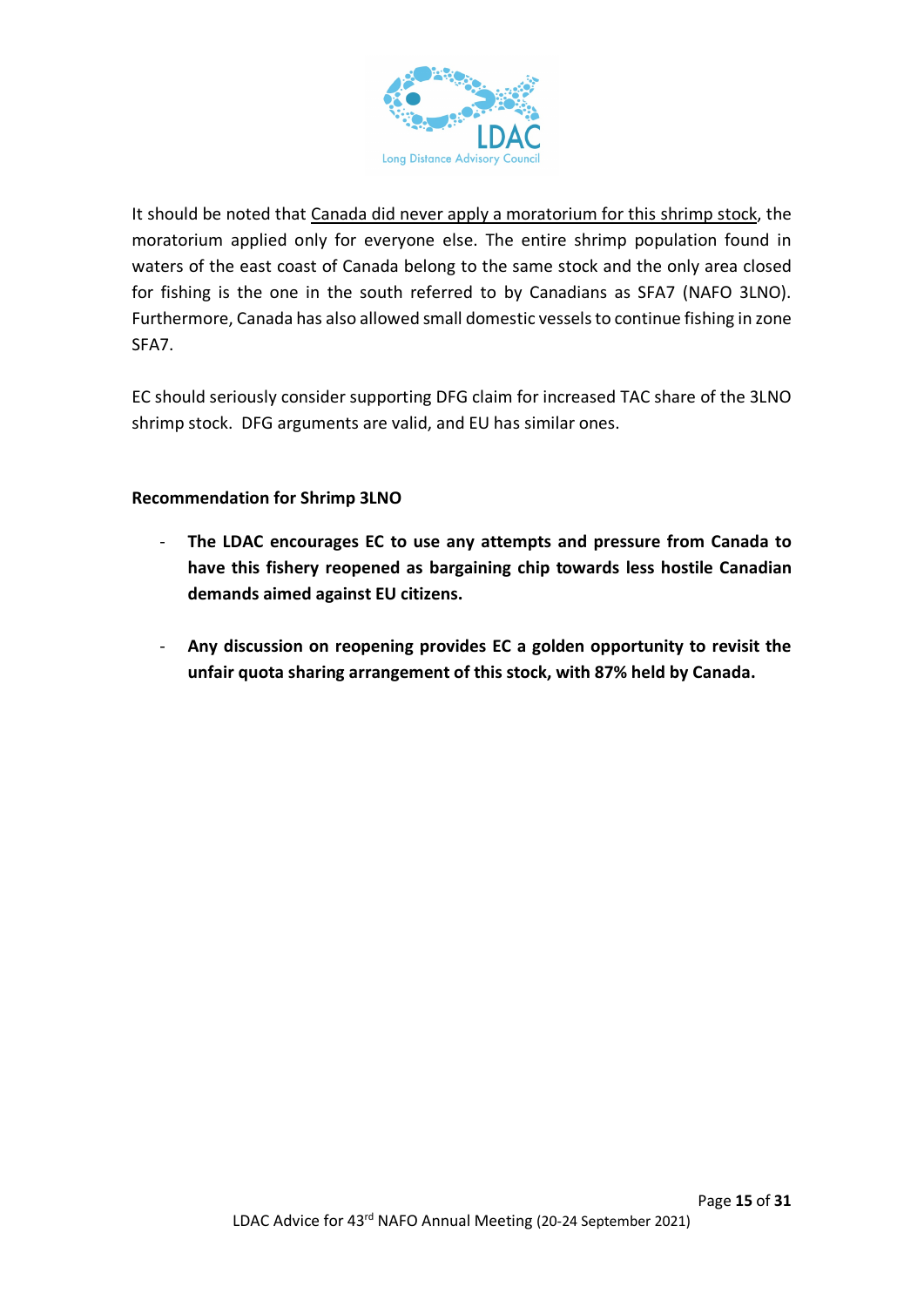

# **SECTION II. MONITORING OF STOCKS FOR WHICH MULTI YEAR ADVICE WAS PROVIDED IN 2019 OR 2020**

## **9. Greenland Halibut (GHL) 2+3KLMNO**

## Background

The present HCR was adopted by the NAFO Commission at the Annual Meeting in 2017 to calculate TACs for GHL in the Subarea 2 + Div. 3KLMNO. The HCR has two components used to calculate the TAC: one based on the biomass to be achieved ("*target*") and the other on the trends shown by the surveys ("*slope*"). The final annual TAC is the result of the mean average of the estimation of TAC from both "target" and "slope", with the restriction of not allowing a TAC variation of +- 10% between consecutive years.

As a result, the HCR calculation method agreed for TAC and the resulting proposed TAC for 2021 was of 16 498 t versus 16 926t in 2020. The SCS recommends a TAC for 2022 of 15,864t. The SC concluded that limiting factors triggering the application of "exceptional circumstances" have not occurred in 2021 and therefore the HCR has been applied without any issues.

#### LDAC remarks

The LDAC notes the considerable reduction in fishing effort made by the fishing fleets (mainly EU) since the HCR entered into force, with a decrease in catches from a TAC of approximately 45,000 t to the ceiling now established around 16 000 t. However, the industry admits that the HCR has helped to bring stability and long-term planning to this fishery, and therefore it is a valid tool despite the starting point being set quite low.

For 2022, the HCR foresees a TAC of 15 864t, namely a 4% decrease with respect of 2021 (16 498 t).

Whereas the LDAC accepts the rationale of this reduction because of the application of the HCR, the Spanish and Portuguese cod trawl fleet industry note that it seems to do not reflect the real situation in the fishing grounds, where they find all group ages of GHL in abundance in their trawls, showing a disparity between catch reports from fleets and scientific survey. One possible explanation could be attributable to the size and wide distribution of the stock. The scientific surveys only cover some sample areas and are an average of 5 different campaigns with different weight.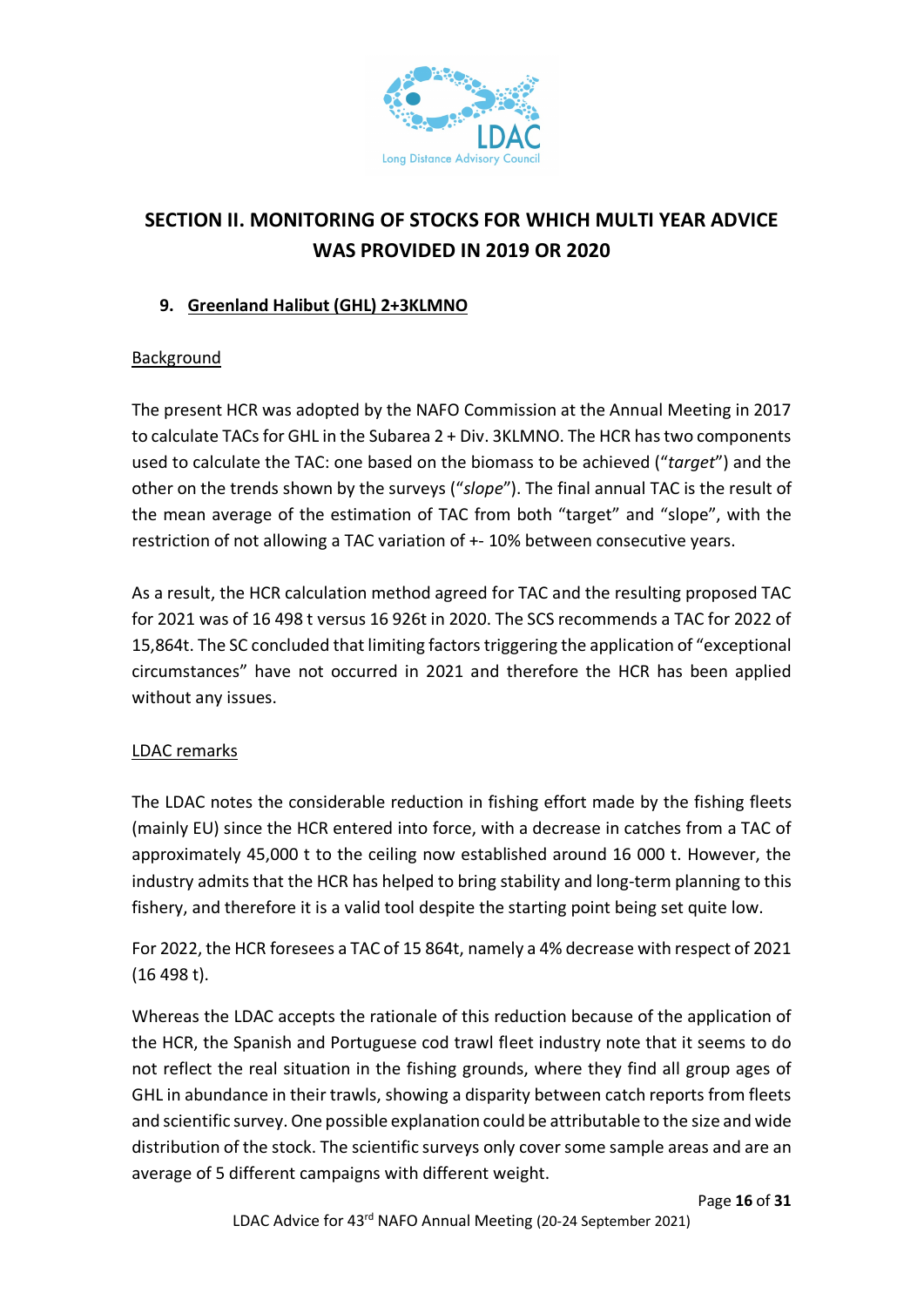

The LDAC also notes with concern the lack of data in the last three years of the Canadian spring survey, which has not been carried out. The area and time where this campaign takes place correlates with the best time and area (Subdiv. 3LN) to fish where more catches are reported by the commercial fleet. As a result, if this survey is excluded, the HCR automatically shows a reduction of the TAC superior to 3%.

#### **LDAC Recommendation for Greenland Halibut 2+3KLMNO**

- **The LDAC considers that the HCR are proving effective in providing stability to the management of this fishery and is conform with the SCS advice establishing a TAC of 15 864 t for 2021.**
- **The LDAC notes that in 2023 there will be a review of the HCR with a test of the two existing evaluation models (SSM and SCAA). The LDAC would like to be timely updated by DG MARE on the state of play of this review exercise. The LDAC would also ask the EU to consider revising upwards the starting point of the new HCR.**
- **The LDAC also wishes to note that "exceptional circumstances" have not occurred yet. However, the lack of data because of the absence of the Canadian spring survey, could affect to the HCR and suspend its application, as it would trigger in 2023 the exceptional circumstances subject to evaluation of SC to decide on other measures to propose a TAC recommendation.**
- **In case that Canada manifests its intention to not carry out their spring survey in 3LN due to lack of time, interest or adequate resources, the EU is recommended to take over and do it in 2022, given the importance of this survey for assessing the biomass of the stock and repercussions on the fixation of the TAC because of the application of the HCR. The repeated absence of spring survey for third consecutive year also bears the risk to trigger the exceptional circumstances and have a negative "knock on" effect for the economic performance of the concerned fishing fleets.**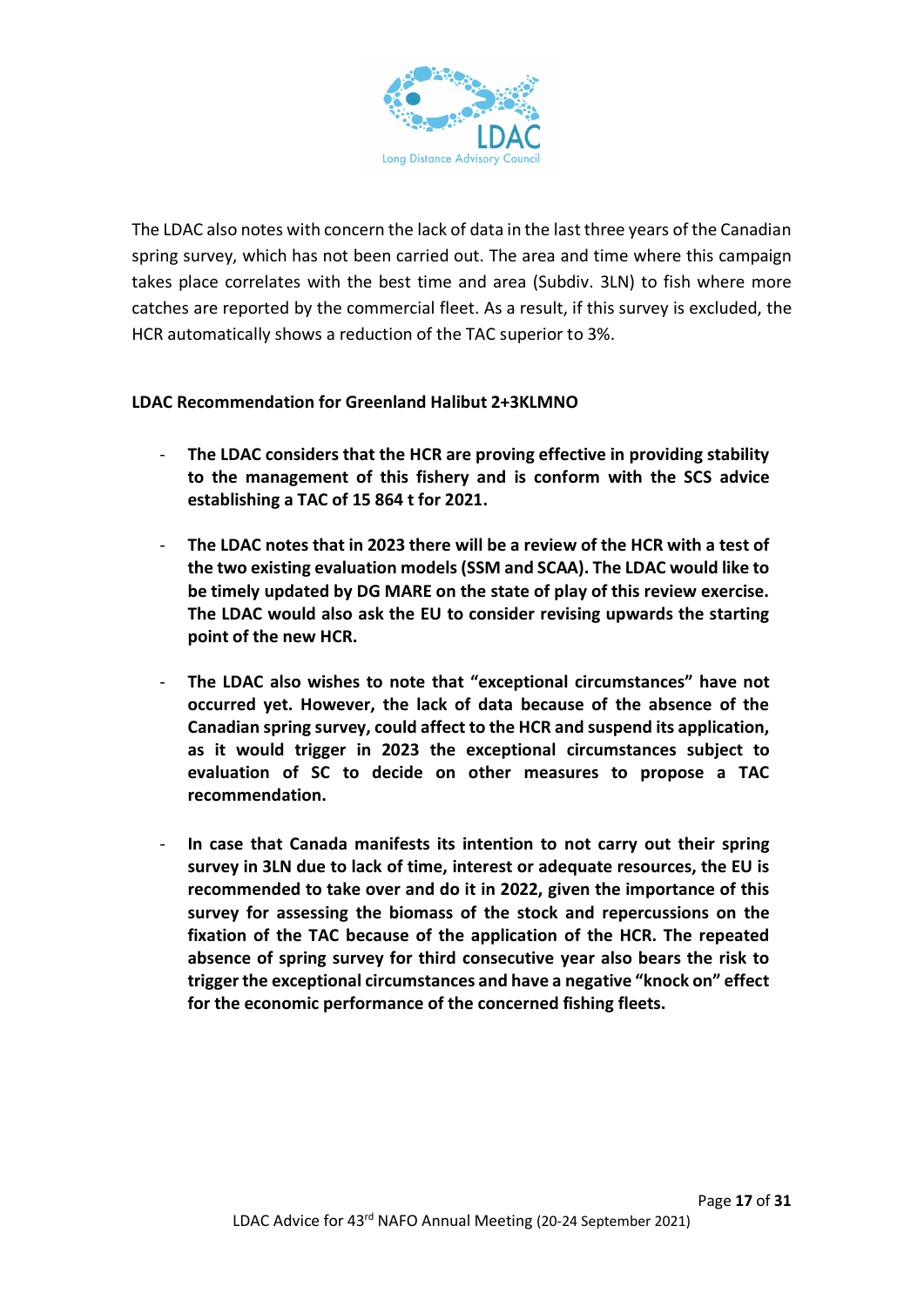

#### **10. Witch Flounder 3NO**

The LDAC notes that the revised stock assessment was frontloaded from 2021 to 2020 under Scientific Council's own initiative due to expert availability. A Bayesian surplus production model was selected in 2018 and has continued to be applied since then. It is adopted to evaluate this stock taking into consideration the commercial catches and the spring and autumn Canadian surveys, including historical catches from 1960s.

The SCS report show an increase of the biomass from 1994 to 2013, followed by a decline during 2013-2015 and has since increased slightly. Although it is unclear if the recruitment index is representative, the one in 2019 is the highest in the time series.

The LDAC notes that, despite the uncertainty, the stock trends are positive:

- The biomass is increasing on a regular basis since 1994 (with an exception of the period 2013-2015).

- The fishing mortality remains at a very low risk (4%) of being above Flim (Fmsy=0.063). - The recruitment indexes have shown promising results with strong incoming year classes in 2017 and 2019.

After a closure of almost 20 years, this fishery was reopened in 2014 against the SA advice by request of Canada. The scientific advice recommended in that time "*no directed fishing and keeping the Bycatch at the lowest possible level*". Since then, the SC has maintained its advice, but the fishery has remained open at low levels of catches.

The agreed TAC for this stock in 2019 was 1,175t, and it was applicable to 2020 and 2021. It must be reminded that this decision was taken against the SC recommendation of *no directed fishing in 2020 and 2021*, by the pressure of Canada and supported by Russia, that have jointly the biggest share (86%) on the quota. The EU has only 13% of the quota.

For internal reasons, related to its 2021 Agenda, the SC in his annual meeting 28 May - 12 June 2020, decided "*on his own accord*" to frontload the revision of this stock one year in advance, and to proceed with a new assessment this year.

The SC decision is taken in the context of the NAFO Precautionary Approach framework which specifies that there should be a very low probability of being below Blim fixed at 10%.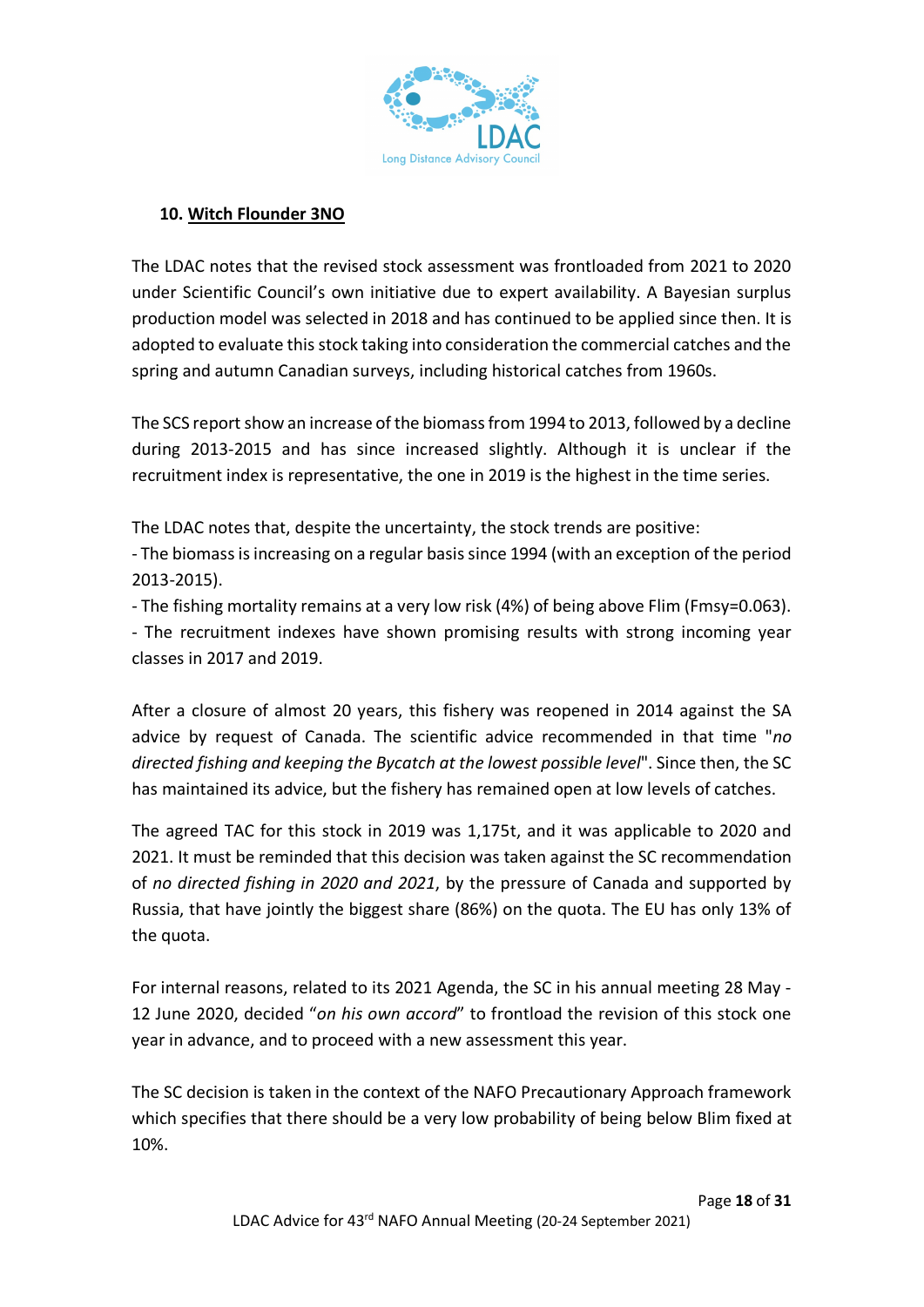

On this basis, the SC recommends that there be no directed fishing in 2021 and 2022 as it considers that there is not sufficient evidence that the stock would be able to sustain a fishery at this time in the context of the NAFO Precautionary Approach.

However, the LDAC notes that the percentages of this probability are remarkably close to 10%, i.e., 11% in 2021. For 2022 and 2023, this probability ranges from 7% to 11% for scenarios with fishing mortality greater than zero.

Furthermore, the recruitment index registered on the 2019 Canadian spring and autumn scientific campaigns, scored a record value for the last 25 years and is the highest in the time series. The SC report said that it is unclear if this recruitment index is representative.

## **Recommendation for Witch Flounder 3NO**

**It is the opinion of the LDAC that, given the fact that the actual quotas and volume of catches reported are very reduced, the difference between keeping the fishery open at the present level; and closing the fishery will be almost imperceptible and will not undermine the precautionary approach framework of NAFO. In fact, the possibility of having some direct data from the fishery can provide interesting information on the stock for future assessments. In particular, the LDAC encourages scientists to look at recent increased level of recruitments and review this assessment in 2023 in light of NAFO PA given that probability of this stock of being below Blim is very close to 10%.**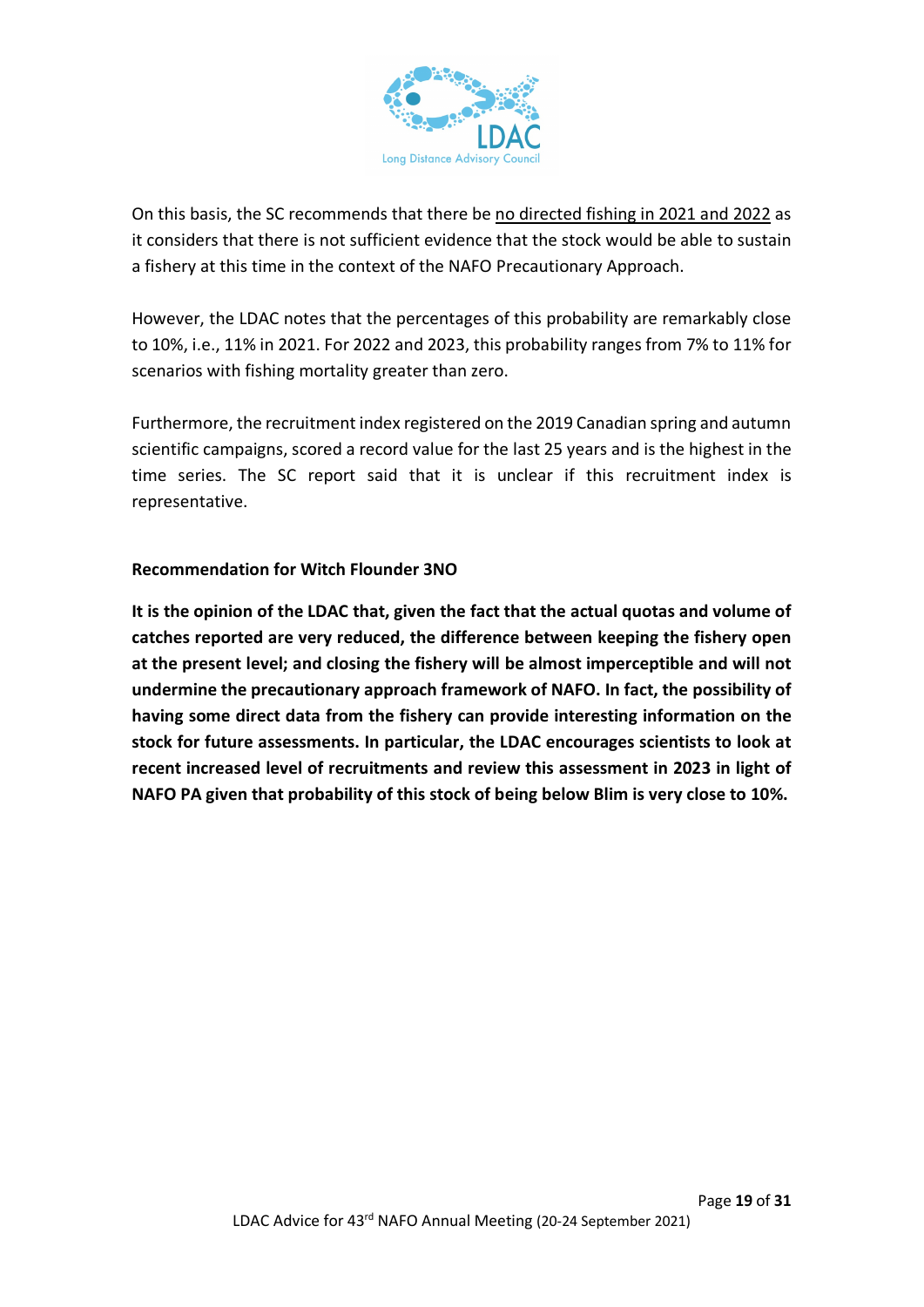

## **11. Thorny Skate in Division 3LNO**

An updated assessment for this stock was completed in 2020 by the SCS and its recommendation for 2021-2022 is as follows: *The stock has been stable at recent catch levels (approximately 3 511 tones, 2015 - 2019). However, given the low resilience of this species and higher historic stock levels, Scientific Council advises no increase in catches*. The recommendation has not changed by the SC this year.

The main campaign is Canadian. The status of the stock is currently above Blim, and the probability that the current biomass is above Blim is >95%. Total survey biomass in Divs. 3LNOPs has remained stable since 2007. Recruitment in 2017 was above average but declined to below average in 2018 and was average in 2019. Fishing mortality is currently low.

The LDAC notes that with the same advice, the proposed TAC for division 3LNO has been set since 2013 at 7,000t, considering that the catch levels are stable around 3,500t given that the EU is the only CPCs having a directed fishing in the zone, with other CPCs (Russia and Canada) not participating in this fishery. The quota allocation of the 7,000 tones adopted for 2019 (last year of data available) was: European Union 4,408t (63%); Canada 1,167t (17%); Russia 1,167 (17%); and others, the remaining 3%.

There is also an independent skate fishery in 3PS managed as a separate unit and for which Canada maintain an independent quota of 1,050ts unchanged since 1997.

Total declared catches of thorny skate were of 4,463t in 2017; 2,412t in 2018; and 3,697 t in 2019; respectively, for a TAC of 7,000t for each year. This difference is mainly due to the lack of activity of Canada and Russia, which have each a 17% of the total 3LNO skate TAC, and that were not active in the fishery. In recent years only the EU has maintained a direct fishery in the zone.

Within the EU, the internal allocation gives to Spain 3,403t (77%), with a declared consumption in 2019 of 3,114t (92.4%). Portugal has assigned 660t (15%) and its declared catches have been stable in the last years above 300t.

Estonia has the remaining 8% with a total of 345t (no data of reported catches for 2019).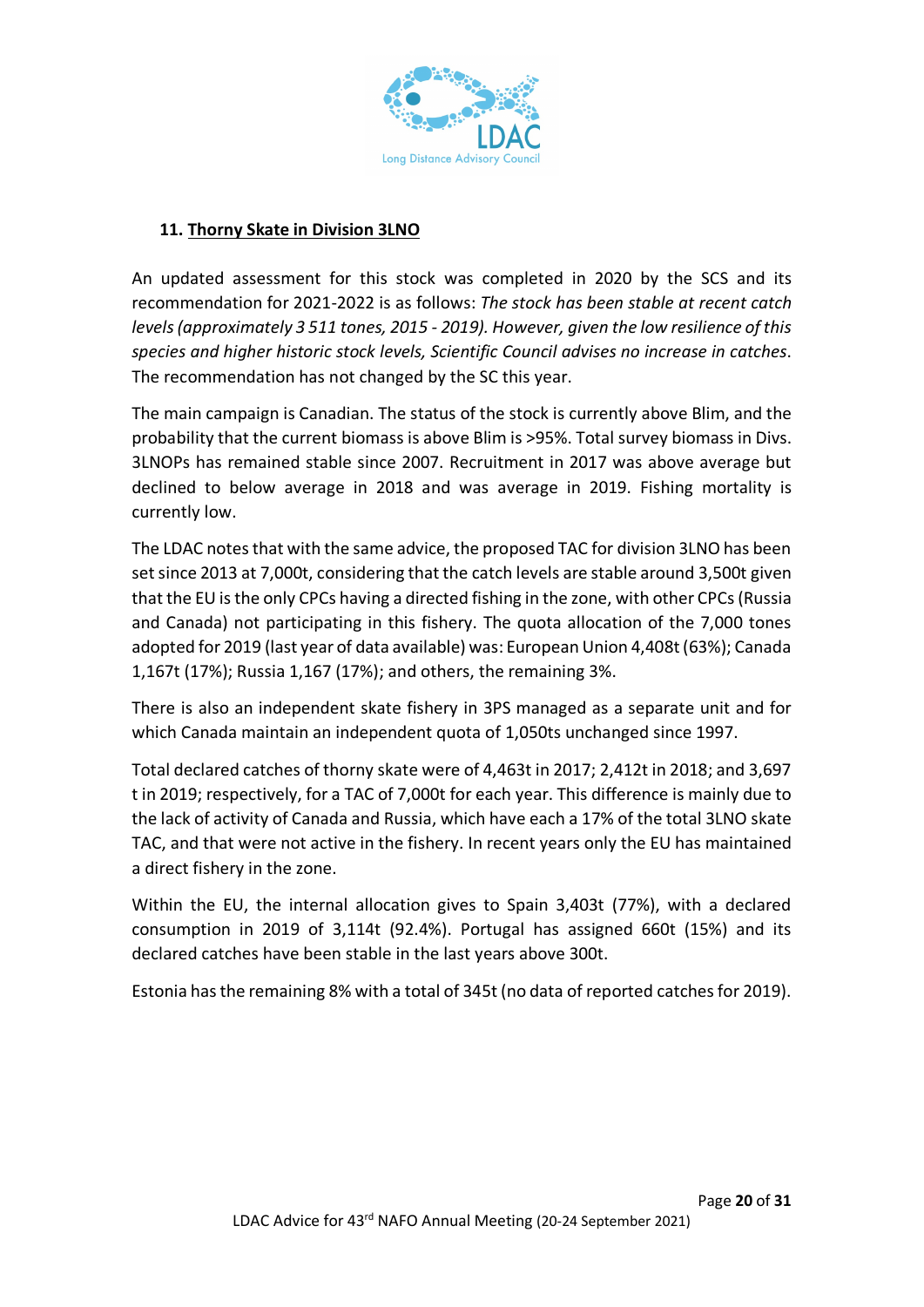

#### **LDAC Recommendation for Thorny skate 3LNO**

**As in previous years, the LDAC agrees with the SC recommendation of "***no increase in catches***" which are stable in the region of 3,500t in average.** 

**However, the LDAC does not support the specific translation into figures of the advice for the 3LNO portion as it cuts down the TAC almost in half, from 7,000t in the last years to 3,511 t for 2022 based on the average catch levels from 2015 to 2019. This interpretation** *de facto* **penalizes to the only one CPCs (the EU) fishing actively, resulting in a substantial reduction of its quota, without having a real impact in the conservation of the stock.** 

**In this particular, the LDAC reminds the importance of the Thorny Skate 3LNO stock for some EU MS, in particular Spain, which fully utilise its allotted quota. This is the reason whereby individual MS should not be penalised or have detrimental effects on the TAC due to the under utilisation of the quota by other CPCs.** 

**The LDAC encourage SCS to collect additional data to improve quality and reliability of the stock assessment in future.**

**The LDAC notes that the addition of the footnote on the catch table, as it was done in 2019 and in 2020, has demonstrated to be sufficient as a safeguard measure to avoid an effective increase in catches as it sets up a warning system once catches are reached at 5,000t.**

#### **12. Northern Shortfin Squid in Subareas 3+4**

The LDAC notes that, in terms of fishing dynamics, since the 90s, the squid fishery has been mainly a seasonal one with low level of catches. However, there is several Spanish vessels represented in the LDAC which have become more active in the area targeting squid during the last years.

The SCS made a recommendation in 2019 for the period 2020–2022: *The primary biomass index (Div. 4VWX) and mean body size value for 2018 were not available for use in the assessment. The 2019 values indicated that the stock may be moving towards a high productivity period. SC advice is a TAC of no more than 34 000 tonnes/year.*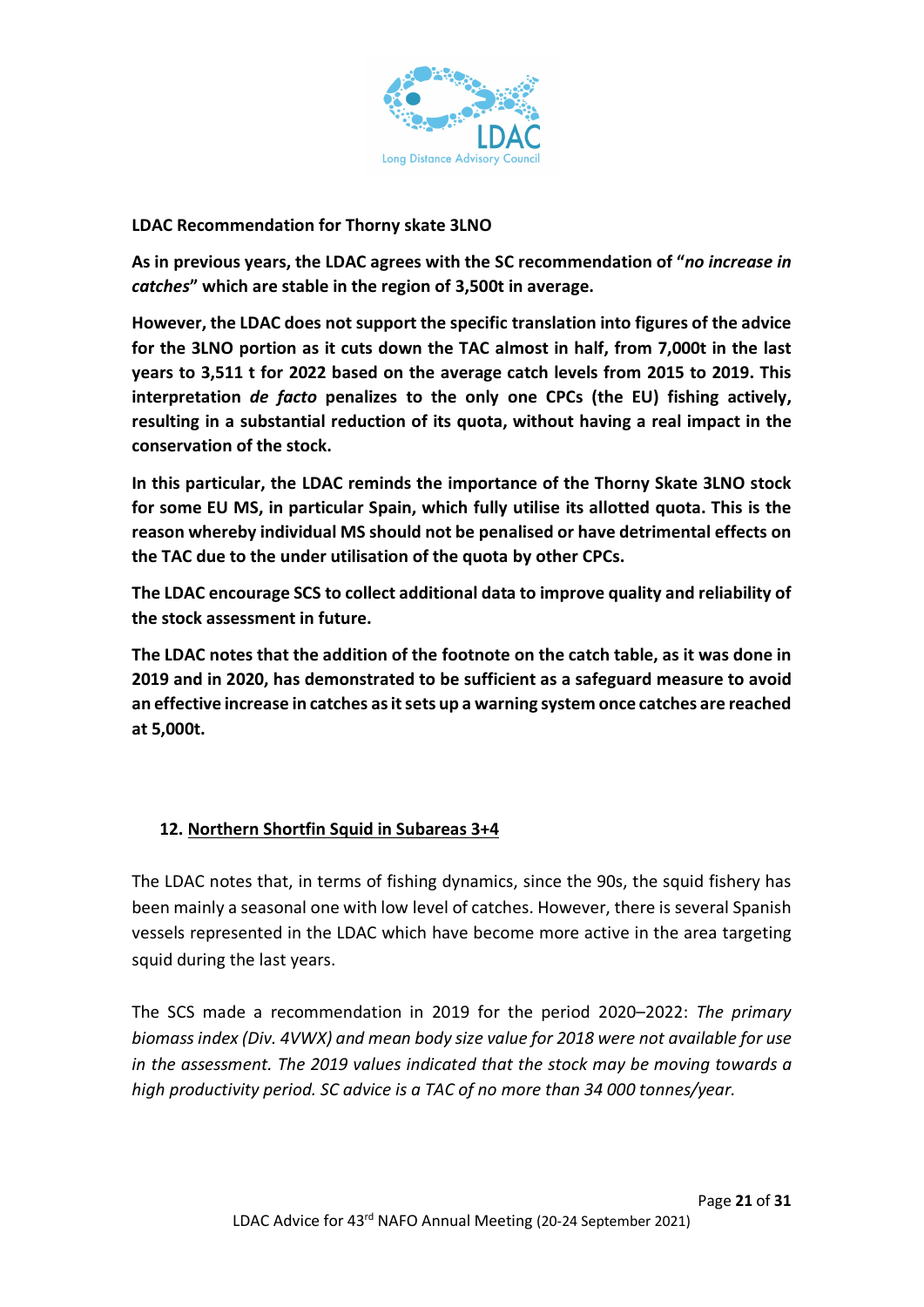

**Recommendation for Squid in Subareas 3+4 (***Illex illecebrosus***):**

- **The LDAC looks forward to having the interim monitoring for this stock that is planned to be carried out in September 2021.**
- **LDAD advises that the European Commission follows the SCS recommendation which considers the socio-economic importance of this fishery for the Spanish cephalopod freezer fleet.**

#### **13. Northern Cod 2J3KL**

As in previous years, the LDAC reiterates notes with concern the situation of this stock, caught within the Canadian EEZ, and expects that Canada reduces the fishing pressure within its EEZ. The LDAC recommends that the EU should follow closely the evolution of the catches in this area. To maintain pressure on Canada the EU should not exclude an option that in the future asking Canada to give entitlement to other countries to access to this fishery, as there is a consensus on a moratorium that everybody is implementing except Canada.

Not only has Canada not refrained from fishing in these areas of the RA, but the catches there have reportedly increased year after year. For instance, the TAC increased of 25% from 9,500 tons in 2018 to 12,350 tons in 2019, 2020 and 2021. For 2022, Canada increased the TAC to 12,999 tons while the EU fleet has not access to 3L cod and there is a moratorium on 3NO (leaving only 3M Cod as the only fishing ground)<sup>[1](#page-21-0)</sup>. Moreover, it seems that there is also a significant number of unreported catches and discards that need to be included when it comes to Canada's catches of cod [2](#page-21-1)J3KL<sup>2</sup>.

This increase in TAC occurs despite scientific advice stating that "despite good growth in recent years, the stock is still in the critical zone with a low recruitment level"  $3$ . Also Fisheries and Oceans Canada (DFO) indicates that "management actions must promote stock growth and removals from all sources must be kept to the lowest possible level until the stock has cleared the critical zone."[4](#page-21-3)[5](#page-21-4)

<span id="page-21-0"></span><sup>1</sup> More info: https://www.dfo-mpo.gc.ca/fisheries-peches/decisions/fm-2021-gp/atl-36-eng.html l and https://www.dfompo.gc.ca/fisheries-peches/decisions/fm-2021-gp/atl-27-eng.html

<span id="page-21-1"></span><sup>2</sup> For instance, page 6 and 7 of the Report of the Standing Committee on Fisheries and Oceans (March 2017) <https://www.ourcommons.ca/Content/Committee/421/FOPO/Reports/RP8826804/foporp10/foporp10-e.pdf> <sup>3</sup> Page 5 of the Report of the Standing Committee on Fisheries and Oceans (March 2017)

<span id="page-21-2"></span><https://www.ourcommons.ca/Content/Committee/421/FOPO/Reports/RP8826804/foporp10/foporp10-e.pdf>

<span id="page-21-3"></span><sup>4</sup> DFO, "Northern (NAFO Divs. 2J3KL) Cod Stock Update," Canadian Science Advisory Secretariat Science Response 2015/018, May 2015, p. 8

<span id="page-21-4"></span><sup>5</sup> [https://www.saltwire.com/atlantic-canada/business/cod-and-caplin-quota-decisions-in-newfoundland-and](https://www.saltwire.com/atlantic-canada/business/cod-and-caplin-quota-decisions-in-newfoundland-and-labrador-alarm-oceana-canada-100594898/)[labrador-alarm-oceana-canada-100594898/](https://www.saltwire.com/atlantic-canada/business/cod-and-caplin-quota-decisions-in-newfoundland-and-labrador-alarm-oceana-canada-100594898/)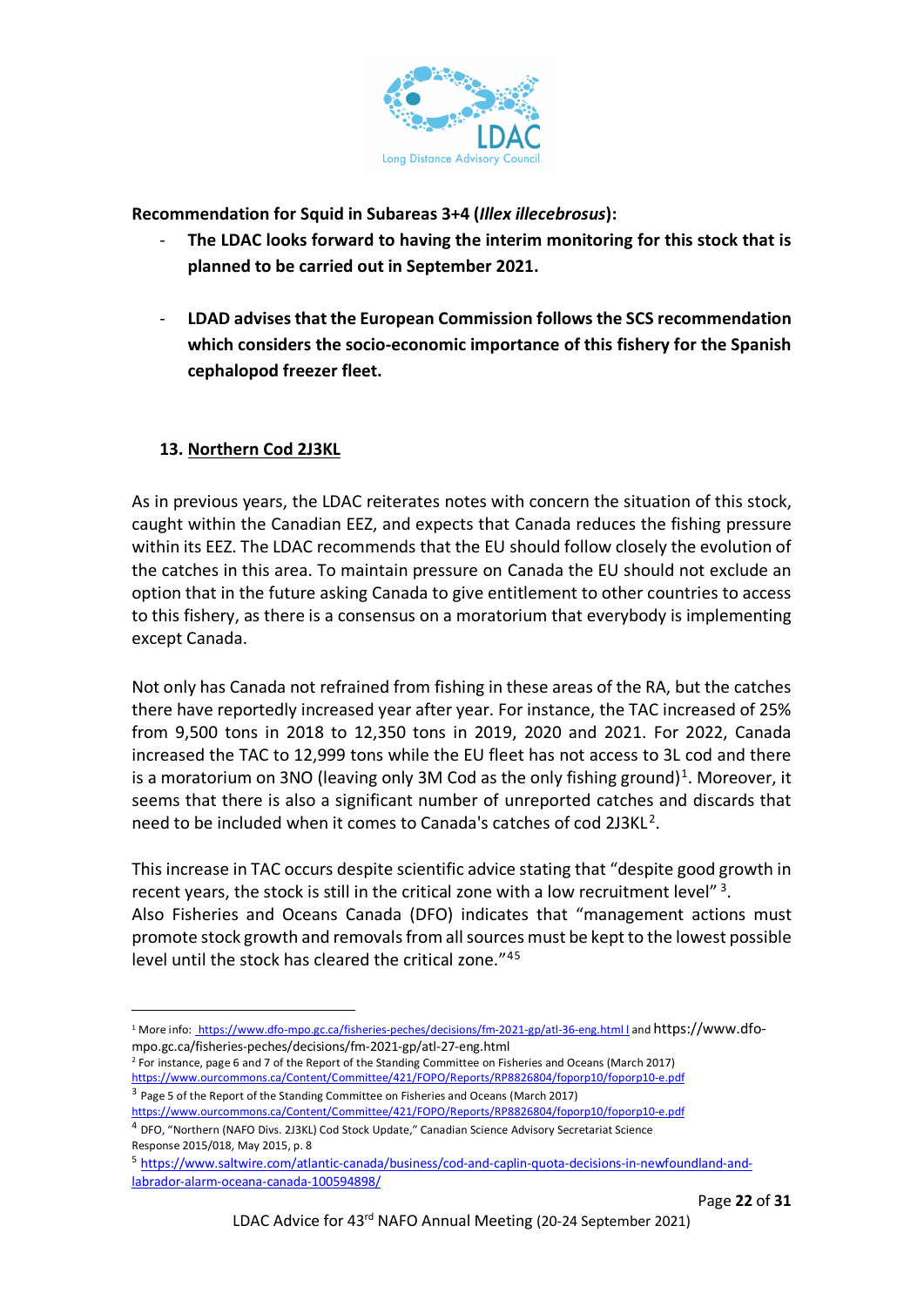

The LDAC would like to bring the attention of the EC to Parliamentary Canadian report where a former member of the New Democratic Party Caucus intervenes on the issue on discards and unreported mortality rates related to regulatory framework of stewardship northern cod fishery. From this intervention the LDAC understands that not all catches are reported and considering that the EU is a stakeholder in this stock it increases LDAC concern about Canadian disregard for internationally agreed moratorium<sup>[6](#page-22-0)</sup>.

The existing agreement between Canada and the EU on the sharing of TAC in that area elapsed in 2005, but that does not mean Canada is entitled to unilaterally set a TAC for itself on this closed stock. Once the stock is in a good condition (which Canada seems to think it is) judging by its actions the EC should explore the possibilities to fish on those areas based on past track records and considering that this could be a good compensation for the possible reduction of fish in the Flemish Cap due to the new human activities in the area.

#### **LDAC Recommendation for Cod 2J3KL**

**The LDAC is of the opinion that while Canada is still fishing for cod 2J3KL, all CPCs for which the cod 2J3KL quota had been reduced to 0, should receive a compensation. The level of compensation should be calculated based not only on subsequent TACs set by Canada but also on unreported catches and discards from Canadian EEZ.**

**The LDAC also recommends that Canada should be made aware that, regardless the technical nomenclature and arguments provided, the reality is that they are setting a unilateral TAC and conducting a targeted fishery on this area. It is also imperative that the EU, together with other CPCs, begin the process of obtaining fishing possibilities in the 2J3KL areas in line with past track records and the existing fishing activity in the area. Also, additional attention needs to be focused on unreported mortality.** 

**Given the above, the LDAC would like the EU to ask for:**

- **fishing data on cod 2J3KL from Canadian fishery covering not only official catches but also a level of unreported catches and discards,**
- **data and reporting by Canada on the seismic, deep-sea mining and oil drilling activity that are currently going on in that area.**

**The LDAC is aware how sensitive the cod 2J3KL matter is. However, the LDAC believes that this is one of the issues that could be used by the EC to seek agreement in other dossiers of stocks of interest for the EU where Canada's position is crucial.**

<span id="page-22-0"></span> $^6$  Page 8 of the Report of the Standing Committee on Fisheries and Oceans (March 2017) <https://www.ourcommons.ca/Content/Committee/421/FOPO/Reports/RP8826804/foporp10/foporp10-e.pdf>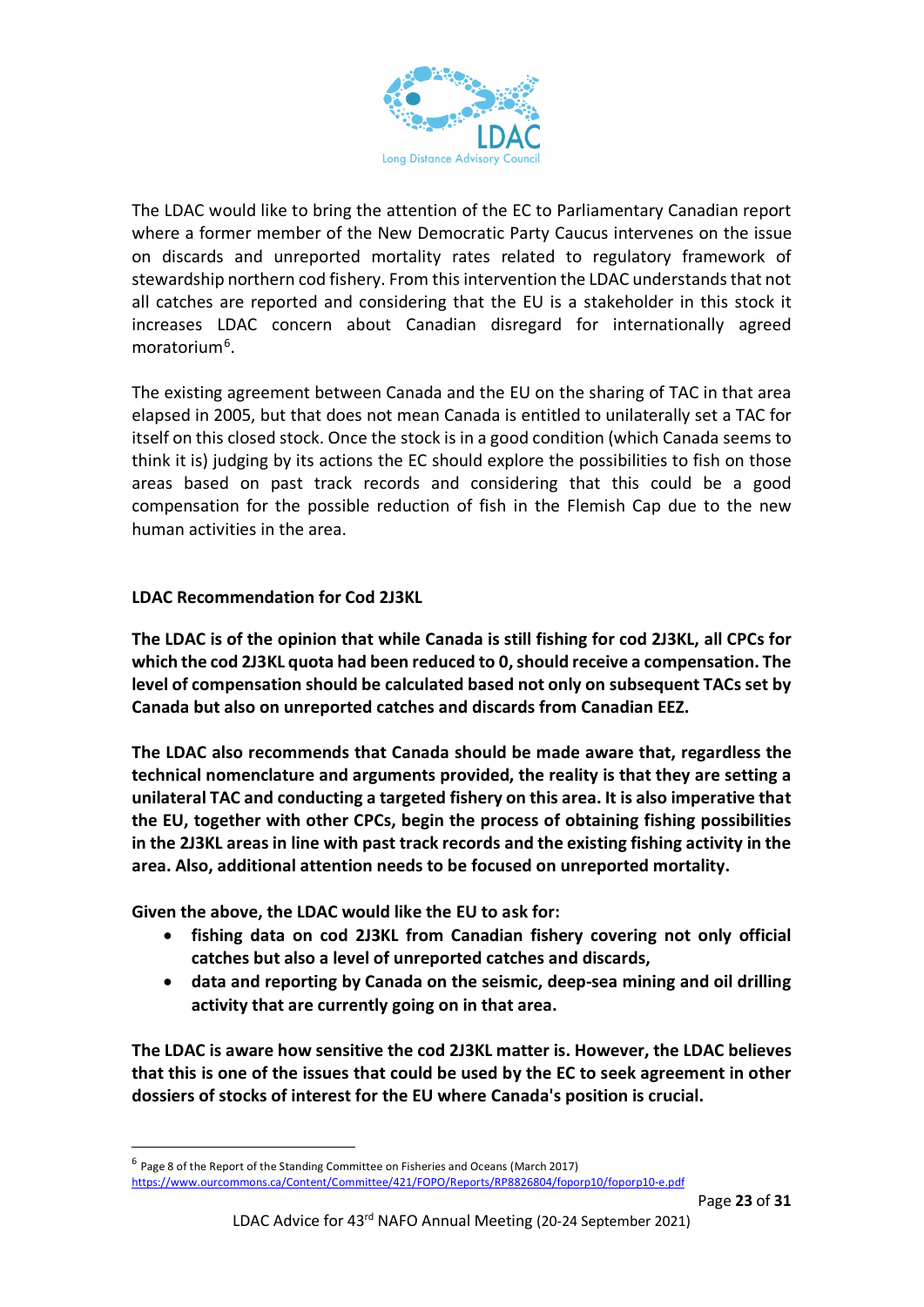

## **14. Splendid Alfonsinos in Division 6G**

This is a data poor stock, with catch and effort data from the commercial fleet (only 1 Spanish flag vessel). The population structure for this species in the three seamounts of Corner Rise (NAFO Div. 6G) is unknown. Until there is more information available on this, the SCSS assumes that each seamount constitutes an individual stock.

In 2018, an assessment was made advising not to increase the fishing effort in the area exploited ("Kükenthal Peak"). During the June meeting this year, 2018 were revised and it was observed a significant decrease in catches, with only 2t reported by the single vessel operating there, indicating a possible situation of depletion of the stock.

Therefore, the SCS decided to undertake a more comprehensive assessment and revise its advice for 2019 and beyond and concluded the following: *The substantial decline in CPUE and catches on the Kükenthal Peak in the past year indicates that the stock may be depleted. SC advises to close the fishery until biomass increases to exploitable levels.* The SCS recommendation for 2021 reiterates this advice.

As reflected in previous years´ advice, the LDAC highlights that the absence of information and reliable stock assessment and information on population structure hampers a sound advice due to lack of abundance and exploitation data for these stocks. As a result, the SCS has been unable to provide an analytical assessment and set an appropriate TAC for 2019 and beyond. In contrast with the lack of specific data on this stock and considering the non-concerning conservation status of the species, and the small level of catches reported, the LDAC is of the opinion that this stock has been given a disproportionate attention and political focus by CPCs that have no interest in the fishery and/or market.

The LDAC reminds that Alfonsinos aggregations were discovered by Russians in the mid-70s in three seamounts of Corner Rise. Two of them fall within the scope of NAFO RA, namely Kukenthal and C-3. The third one, Milne Edwards is in the West Centre Atlantic. There is fishing activity from one Spanish boat currently in the Kukenthal Seamount, with catches being exported to and commercialised in Russia.

Overall, the LDAC finds it concerning that the SCS takes the CPUE from the commercial catch data as an index for abundance as there is only one fishing boat with very limited activity there. If the single boat were to cease this fishery, there would be virtually no more data being produced for this stock to be assessed.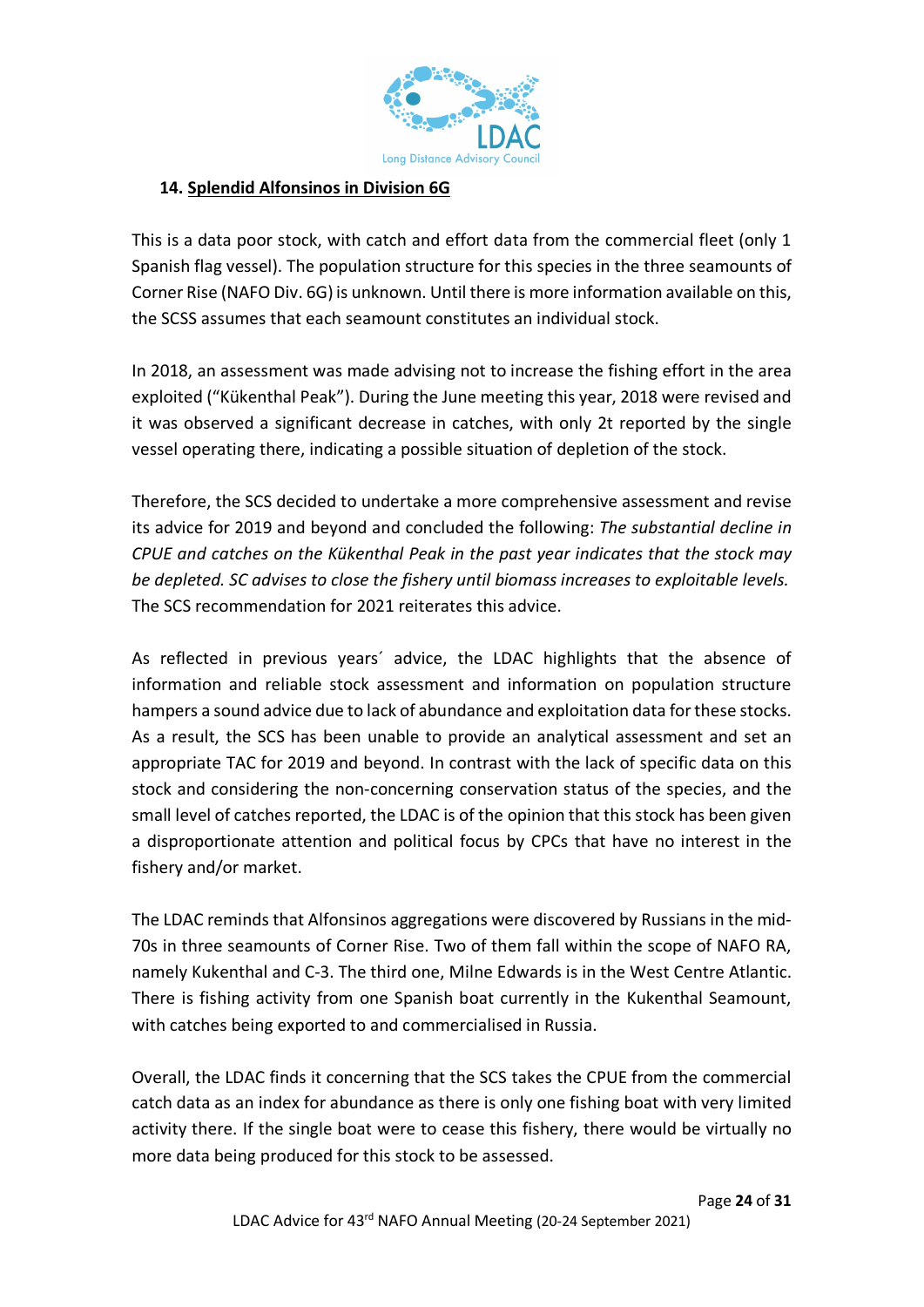

The LDAC considers this as a risky approach as catches can differ substantially from one year to another as they are seasonal and variable, one of them being that this stock only migrates to the seamount´s surface under specific environmental conditions (it is forbidden to use a bottom contacting gear). When not available, the catches are drastically reduced from one year to another, as it was the case for 2018 where lower catches are observed.

**In terms of management decisions, the LDAC would like to share the divergent views of the fishing industry and the other interest group members on this matter:**

- The fishing industry of the LDAC is against closing this fishery (or establishing a **moratorium) until there is scientific advice underpinning this.**
- **The NGO group argues that catches of Alfonsinos declined by 90% and this was after years of no agreement on management measures and regulations. In addition, there are no protocols for experimental scientific surveys, and the data required could have been collected over the past several years of the fishery, rather than proposing data collection after the stock has been decimated.**

**Recommendation for Splendid Alfonsinos in Div. 6G**

**To break this vicious circle of lack of data, the LDAC proposes to set in motion an experimental scientific campaign for this stock in Kükenthal Peak for 2022. The LDAC suggests using the only Spanish flagged commercial vessel involved in this fishery with a scientific protocol validated by NAFO Commission, to allow further exploration and collect necessary data (through an echo sounder acoustic survey) for improving scientific assessments and knowledge on biology and behaviour of this species. This should be consistent with the CPUEs reported in previous years, which have always been in those dates. It is also confirmed that the referred vessels have a suitable equipment for performing such survey.**

**The LDAC looks forward to being informed by the SC at the Annual Report on the outcome of the Commission´s request to review the submitted protocols for a survey methodology to inform the assessment of Splendid Alfonsino.** 

**The fishing industry of the LDAC reminds that reported catches are very low but still can differ from one year to another as they are highly seasonal. This can be due to factors such as changes in Alfonsinos behaviour (migration of the stock up in the seamount surface depending on environmental conditions) and compliance with the NAFO management measures (not allowed to use a bottom gear contact with seafloor).**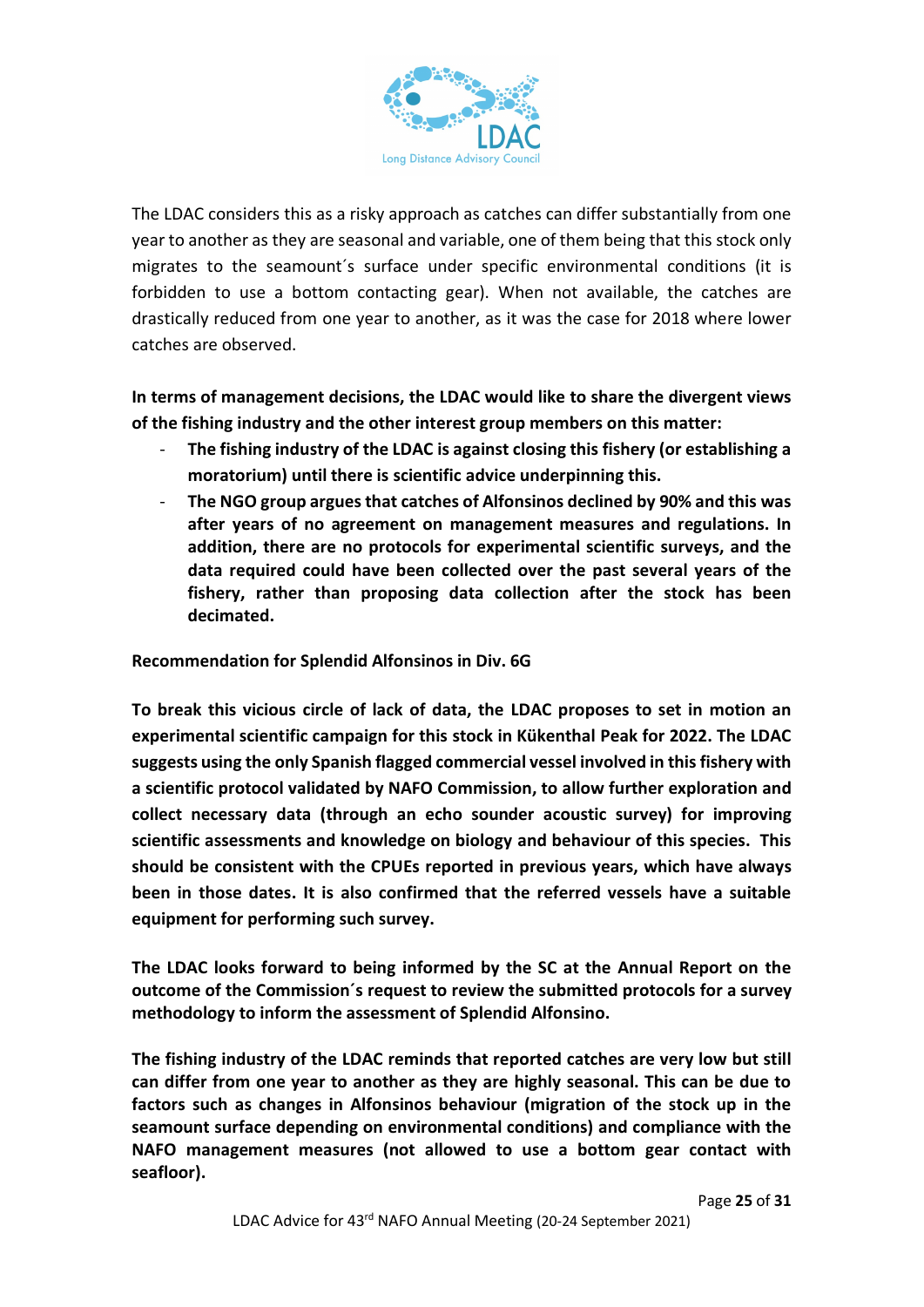

**The OIG (NGO) of the LDAC argues that catches of Alfonsinos declined by 90% and this was after years of no agreement on management measures and regulations. In addition, there are no protocols for experimental scientific surveys, and the data required could have been collected over the past several years of the fishery, rather than proposing data collection after the stock has been decimated.** 

## **15. Grenadier in Subareas 2 and 3**

The SCS has carried out in 2020 for first time a qualitative assessment which shows uncertainty in the results. The SCS concluded that there will be no new assessment until monitoring shows that conditions have changed. The same statement has been repeated this year.

#### **LDAC Recommendation for Grenadier 2+3:**

**The LDAC is in favour of continuing monitoring this stock and improve the quality of the assessments before taking any management decision on this respect.**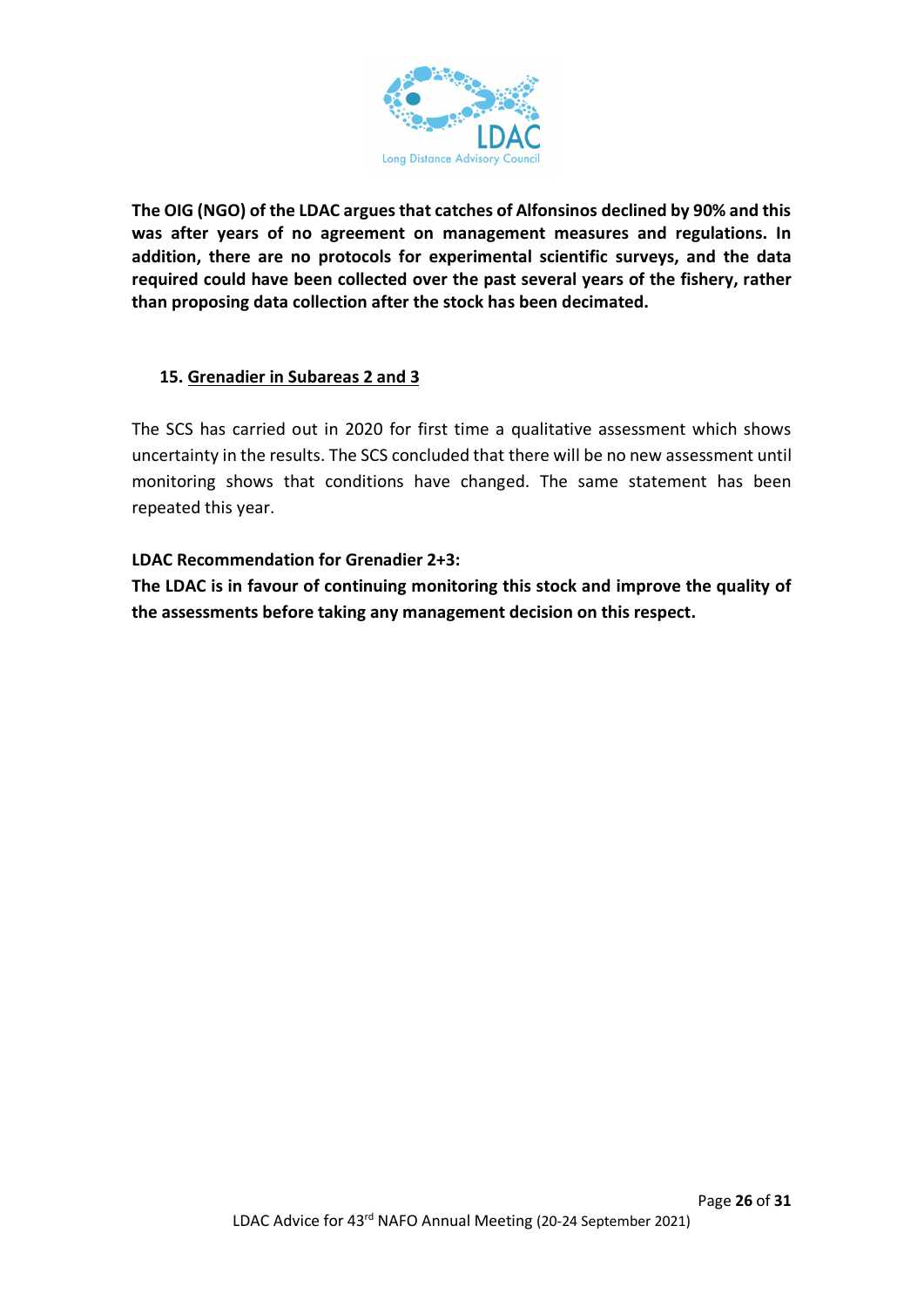

## **SECTION III. ECOSYSTEM CONSIDERATIONS**

#### **Review of Vulnerable Marine Ecosystems and proposals for closed areas**

The LDAC notes the ongoing review of the adequacy of VME closures in the NRA, in addition to the 2021 assessment of Significant Adverse Impacts on VME indicator species in the NRA, which will apply all 6 criteria from the FAO Guidelines on Deep Sea Fisheries, progress can be made to advance VME protections this year. With the UNGA Review of bottom fishing measures postponed from August 2020 to August 2021, there remains opportunity for NAFO to continue to fill gaps in VME protections.

In 2021, The SC provides advice with regards to specific VMES where protection has been deemed poor or inadequate, that management measures be agreed in particular for the 3O coral closure, Area 1 and Areas 4-12 in addition to revisiting Area 14.

The LDAC appreciates the clarity of the traffic light system (Green, orange and red) to assess significant adverse impacts in VMEs looking at ecosystem indicators, protected areas, biomass for each indicator, area in risk and ratio caused by fishing activity in terms both of area covered and biomass. The ones that show high risk of impact by fishing are small gorgonians, black corals, bryozoans and arcidias. Pennatulaceans have medium risk and big gorgonians and sponges present a low risk.

The NAFO Commission should have a clear objective in terms of protection of VMEs and indicators to measure it, as it is not obvious to date or there is no reasoning on why they have been included based on FAO guidelines (there is no percentage of features or anything similar). Only WG ESA has estimated a good level of protection at 60% for the indicators, which is quite high and will be evaluated by WG EAFFM in September 2021.

In addition, the LDAC recommends that there should be studies outside the fishing footprint to include aspects of connectivity between ecosystems and relevance of the features protected so they can be reviewed if necessary.

The LDAC notes that there are several new areas expanded and changed in the proposal, most in the Grand Banks. Of particular concern for the industry are three new candidate areas for VMEs where there are existing fishing footprint and another two which would mean closing areas which might be potentially of fishing value as they are adjacent to existing fishing grounds for certain fleet segments.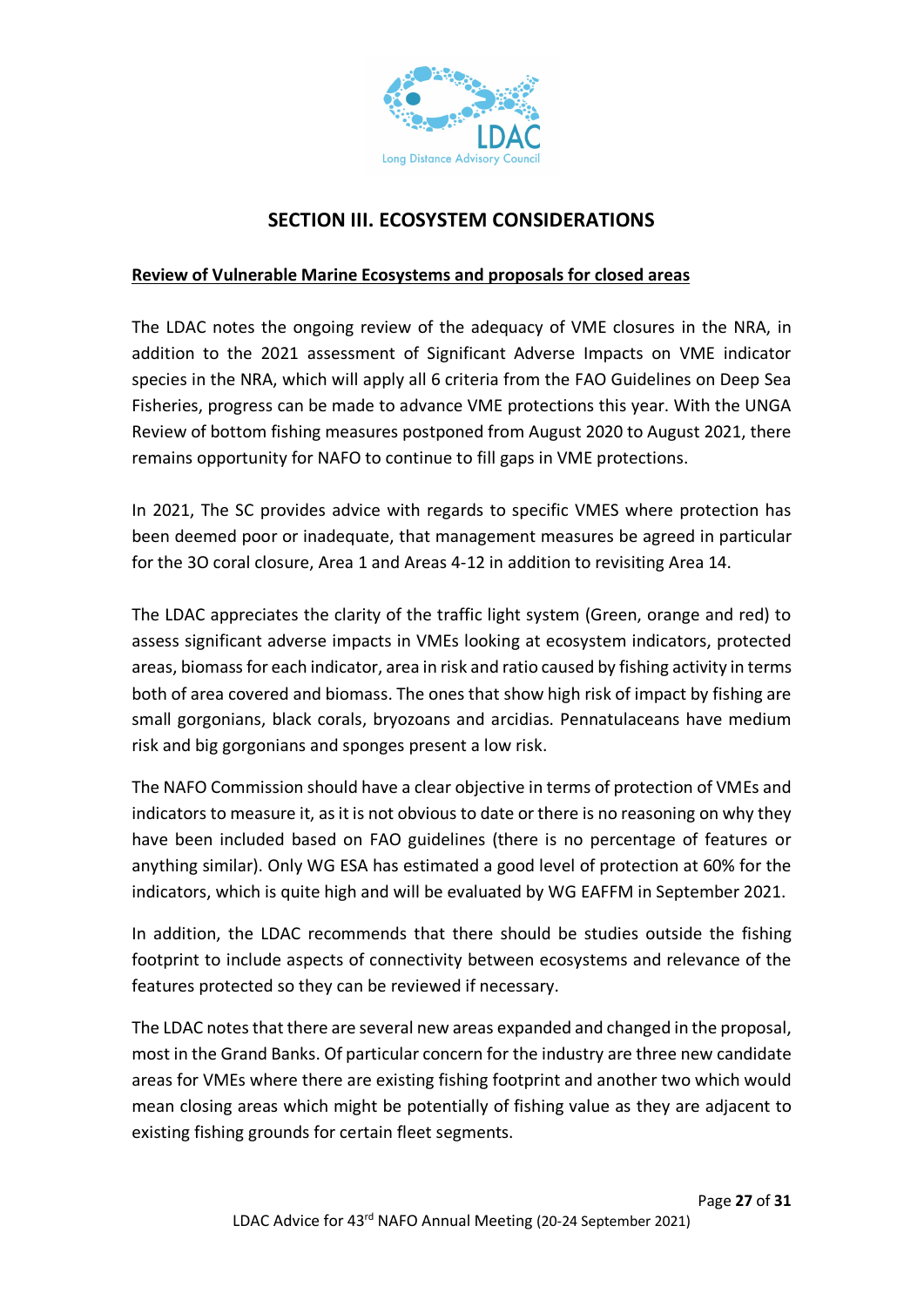

As an overall reflection, there is a need to discuss if this continuing dynamic of proposing new VMEs area because of new sensitive habitats or features (such as bryozoans or ascidians) identified are duly justified, considering there are already many areas where there are no fishing footprint and fishing activities cannot be exercised unless there is an experimental campaign backed by science. The fishing industry of the LDAC is of the view that a freeze of the fishing footprint could be a solution to protect other areas with minimal affectation to existing activities in terms of fisheries footprint and buffer areas allowing expansion to adjacent fishing grounds.

#### **LDAC Recommendations on VMEs and closed areas**

- The LDAC asks for coherence and full protection of VME features from all **extractive and human activities that have an impact on them, such as mining for minerals or oil and gas prospections, and not only fishing. The LDAC understand that NAFO has not a dedicated legal mandate to do this, but understand this topic should be raised in the context of discussions within BBNJ based on international obligations and commitments made by MS and CPCs in the area of protection of marine ecosystems. In addition, Contracting Parties who are also coastal States with competency for the regulation of extractive activities should strive to ensure that areas closed to protect biodiversity at NAFO are similarly closed to extractive activities.**
- **In this sense, the LDAC supports the EU proposal reflected in the EC concept paper on looking at the current closed areas and divide the proposed new areas in three different groups to consider affectation to existing fishing activities and existing scientific knowledge. This will allow to avoid rushing into adopting additional closures without adequate scientific evidence and socio-economic impact assessment of all economic activities, including oil and gas prospection. The LDAC encourages NAFO to organize its announced workshop in 2022 on this topic ensuring participation of relevant scientists, managers, policy makers, concerned industry players and other stakeholders.**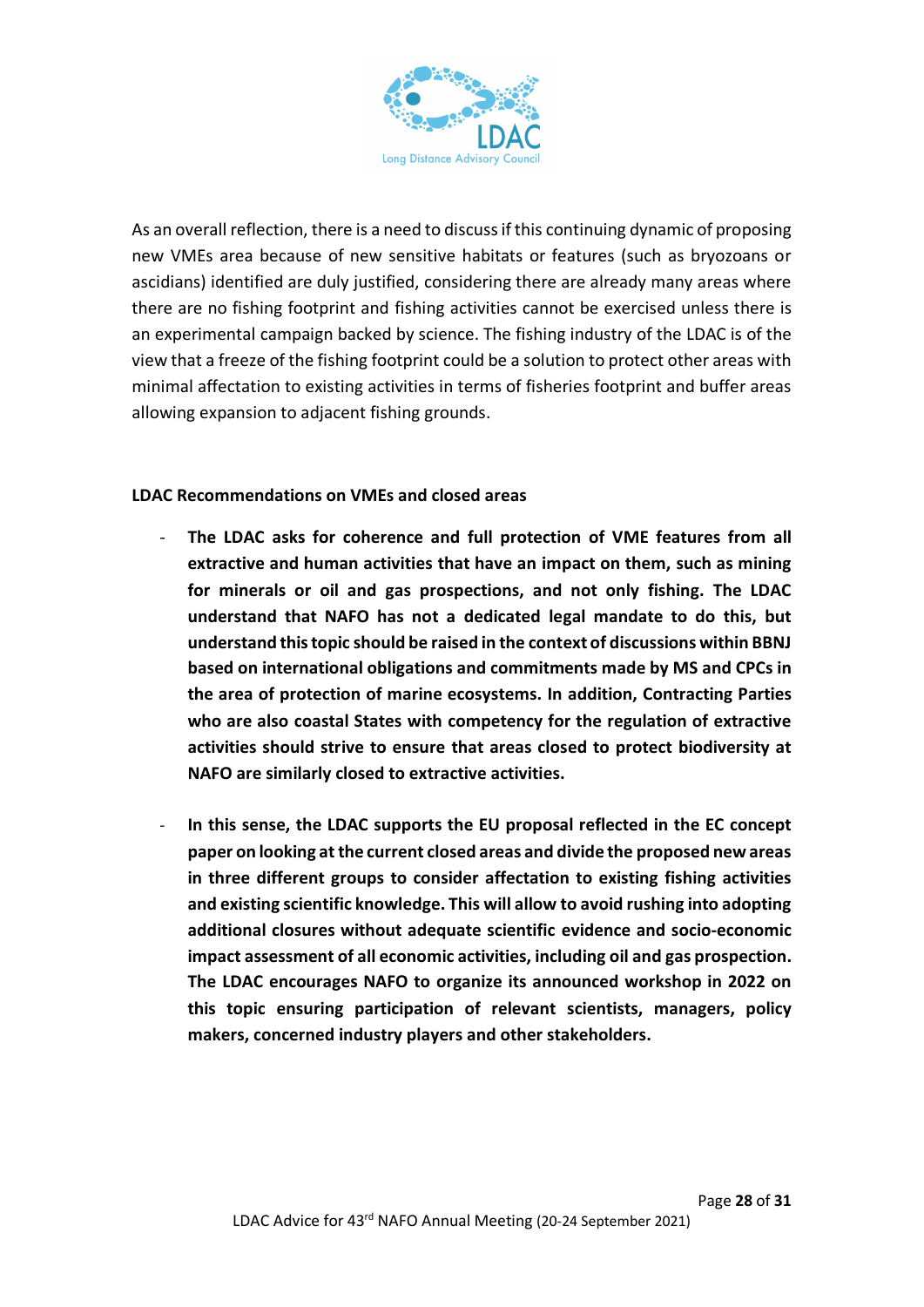

#### **Additional remarks from fishing industry on VMEs and SAIs**

- **The fishing industry of the LDAC notes that, with exception of the reopening of Area 14 for sea plumes, there has been a steady expansion of closed areas for fishing in the last 10 years, while other extractive activities harmful (gas/oil prospections) are still taking place there, one clear example being the Flemish Pass. The reduction in fishing effort is likely not to render any benefits for those sites if there are other human activities that are causing irreversible damage in the same convention area.**
- Further, the fishing industry rejects simplistic impact analysis such as claiming **that "1% of impact". Impact can and must be measured in several different variables. It is entirely different to talk about 1% of area, 1% of time, 1% of catches in tons, 1% of catches in value, or 1% of CPUE. For example, 1% of area can be linked to for much more than 1% of catches. Or 1% of overall catches might be a very significant part of the catches in one specific stock or fleet. Closing areas can only be done with specific impact assessment, weighed against the desired benefit.**

#### **Additional remarks from NGO on VMEs and SAIs**

- **The NAFO Scientific Council "Review of Significant Adverse Impacts on VMEs" presents a reasonable case for increasing the protection of VMEs and that all proposed closures should be adopted. Proposals will impact less than 1% of the fishing activity and VMS data has already been included in the SC considerations for boundary amendments and new areas. NAFO CPs have had almost 15 years to fully implement UNGA 61/105. The new proposals will increase the protection of VME biomass by almost 60%. Some VMEs have zero protection and this is not acceptable. Further delay on making management decisions will leave VMEs vulnerable to SAI and will indicate a failure on behalf of CPs to adhere to commitments made in numerous international fora.**
- **All proposed amendments to the closure of seamounts and other features be adopted in full. There are active fisheries in these areas and the 2021 SC advice represents a comprehensive and consistent review of protections of VME elements within the NAFO Convention Area.**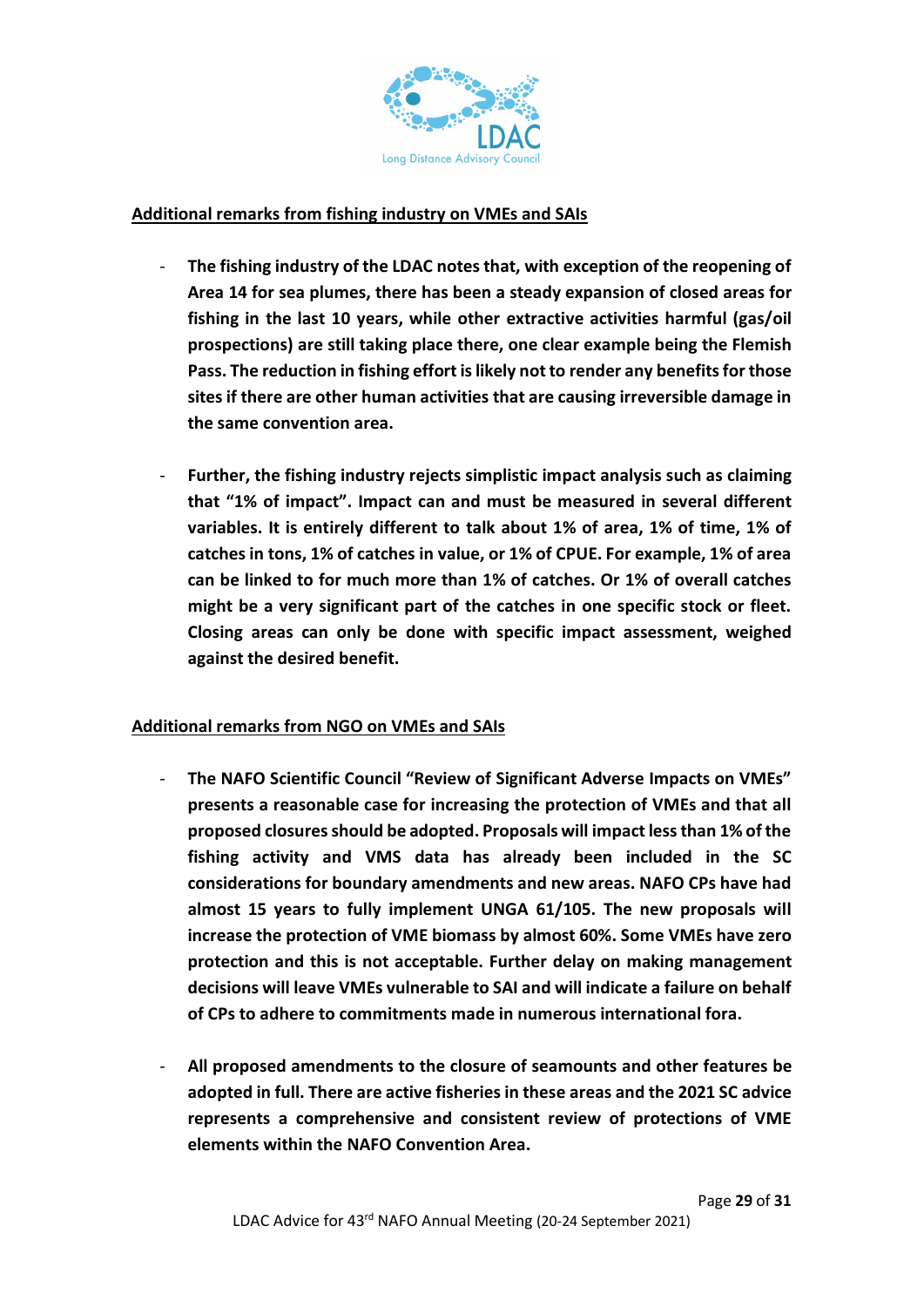

#### **Ecosystem Approach**

Given the progress made over the past several years at the Scientific Council on an ecosystem approach to fisheries management, and with the view that at some point NAFO managers will be in the position to make decisions based on an ecosystem approach, there are key recommendations from the Scientific Council that can be agreed this year. The development of the NAFO Roadmap has meant significant investment by Contracting Parties and their scientists. However, the LDAC notes with regret that no progress has been made on this front in 2021, reiterating the advice provided in 2020.

#### **LDAC Recommendations:**

**To ensure that this investment on developing an ecosystem approach to fisheries management ultimately benefits the sustainability of the fisheries in the NRA and advances RFMO progress on ecosystem-based decision making, the LDAC recommends the following to be agreed at the NAFO Annual Meeting:** 

- **The LDAC encourages NAFO to make progress in 2022 in further developing an ecosystem roadmap as a matter of priority, including the advancing in multispecies models and simulations to evaluate the reliability of decision rules for species aggregated (TCI) catch levels.**
- **As proposed at the WG-EAFFM meeting in August 2020 and as an interim measure in the implementation of the roadmap, that when the combined TACs of NAFO managed fisheries are two-fold above the Total Catch Indicator guidance, consequences to fisheries sustainability be considered. Such an agreement would be in keeping with NAFO's current fisheries sustainability sheets and ecosystem sheets and would advance the incorporation of NAFO's stoplight approach. Given the reduced protection potential of the 2JK and 3LNO ecosystem units (40% and 30% respectively), there is a need to better link this reduced potential to recommended catch levels.**